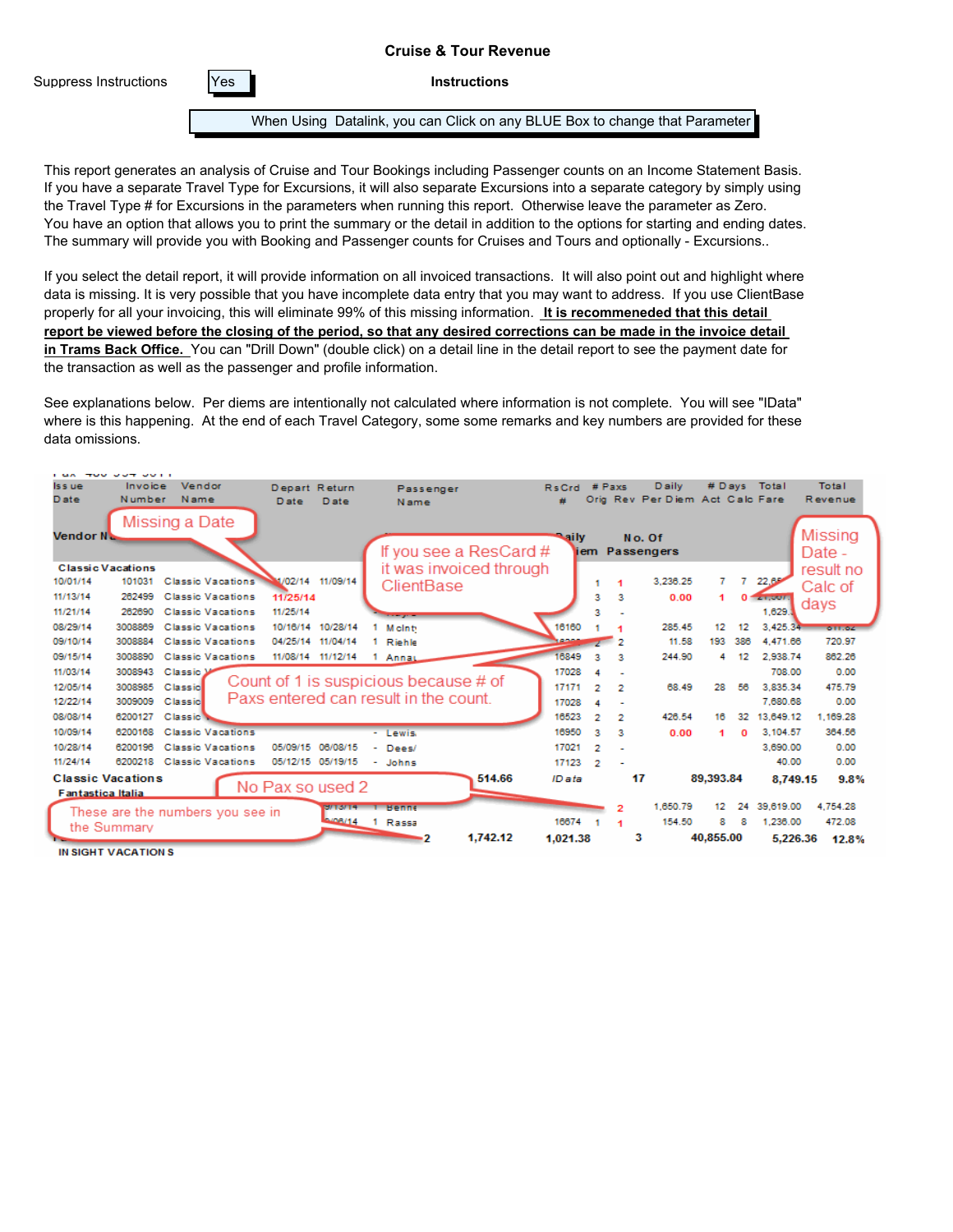From: 01/01/2016

|                            |                                |                                                                    |                |                      | Detail                              |                          |                   |                         |           |                   |        | To:                    | 01/29/2016           |                  |
|----------------------------|--------------------------------|--------------------------------------------------------------------|----------------|----------------------|-------------------------------------|--------------------------|-------------------|-------------------------|-----------|-------------------|--------|------------------------|----------------------|------------------|
| <b>Issue</b><br>Date       | Invoice<br>Number              | Vendor<br>Name                                                     | DepartD<br>ate | Return<br>Date       | Traveler<br>(Drill Down)            | Total<br>Bkngs           | <b>RsCrd</b><br># | # Paxs                  | Orig Used | Daily<br>Per Diem |        | # Pax Days<br>Act Calc | Total<br>Fare        | Total<br>Revenue |
|                            | Royal Caribbean Cruise Lines + |                                                                    |                |                      |                                     |                          |                   |                         |           |                   |        |                        |                      |                  |
| 08/15/15                   | 54101                          | Royal Caribbean Cruise 03/21/16                                    |                | 03/25/16             | Woodwa/Kati Ma                      | 1                        | 46187             |                         | -1        | 86.92             | 4      | 4                      | 347.66               | 34.65            |
| 10/07/15                   | 54443                          | Royal Caribbean Cruise 03/21/16                                    |                | 03/25/16             | Fische/Brittany A                   |                          | 47337             |                         |           |                   |        |                        | 100.00               | 0.00             |
| 10/07/15                   | 54444                          | Royal Caribbean Cruise 03/21/16                                    |                | 03/25/16             | Cradle/Kristyn Da                   |                          | 47339             | 1                       |           |                   |        |                        | 230.50               | 0.00             |
| 10/07/15                   | 54445                          | Royal Caribbean Cruise 03/21/16                                    |                | 03/25/16             | Klas/Nicole Alexa                   | 1                        | 47341             | 1                       | -1        | 121.60            | 4      | 4                      | 486.41               | 34.65            |
| 10/07/15                   | 54446                          | Royal Caribbean Cruise 03/21/16                                    |                | 03/25/16             | Brisco/Emily Jo                     | $\overline{\phantom{a}}$ | 47343             | 1                       |           |                   |        |                        | 100.00               | 0.00             |
| 10/09/15                   | 54466                          | Royal Caribbean Cruise 04/09/16                                    |                | 04/16/16             | Ash/Brian Jerom                     | $\overline{\phantom{a}}$ | 44848             | 2                       | ÷         |                   |        |                        | 50.27                | 0.00             |
| 12/22/15                   | 55002                          | Royal Caribbean Cruise 03/19/16                                    |                | 03/26/16             | Brigg/Richard                       | 1                        | 48126             | 2                       | 2         | 268.26            | 7      | 14                     | 3,755.62             | 455.00           |
| 12/28/15                   | 55022                          | Royal Caribbean Cruise 03/21/16                                    |                | 03/25/16             | Baldri/Kelsey Ma                    | 1                        | 46179             | -1                      | 1         | 80.17             | 4      | 4                      | 320.67               | 34.65            |
| 12/31/15                   | 55059                          | Royal Caribbean Cruise 03/21/16                                    |                | 03/25/16             | Fische/Brittany A                   | 1                        | 47337             | 1                       | 1         | 76.94             | 4      | 4                      | 307.75               | 34.65            |
| 01/05/16                   | 55080                          | Royal Caribbean Cruise 04/09/16                                    |                | 04/16/16             | Kin/Rhonda Yvor                     | 1                        | 44422             | 2                       | 2         | 26.57             | 7      | 14                     | 372.00               | 111.02           |
| 01/05/16                   | 55085                          | Royal Caribbean Cruise 03/21/16                                    |                | 03/25/16             | Cradle/Kristyn Da                   | 1                        | 47339             | 1                       | 1         | 44.31             | 4      | 4                      | 177.25               | 34.65            |
| 01/05/16                   | 55086                          | Royal Caribbean Cruise 03/21/16                                    |                | 03/25/16             | Yor/Demi Elise                      | 1                        | 46239             | -1                      | 1         | 81.85             | 4      | 4                      | 327.41               | 34.65            |
| 01/05/16                   | 55087                          | Royal Caribbean Cruise 03/21/16                                    |                | 03/25/16             | Botter/Megan Lee                    | 1                        | 46206             | 1                       | 1         | 80.17             | 4      | 4                      | 320.67               | 34.65            |
| 01/05/16                   | 55089                          | Royal Caribbean Cruise 03/21/16                                    |                | 03/25/16             | Dupre/Leanna Ra                     | 1                        | 47841             | 1                       | 1         | 92.48             | 4      | 4                      | 369.91               | 39.90            |
| 01/05/16                   | 55090                          | Royal Caribbean Cruise 03/21/16                                    |                | 03/25/16             | Swart/Holly Marie                   | 1                        | 47843             | -1                      | 1         | 92.48             | 4      | 4                      | 369.91               | 39.90            |
| 01/05/16                   | 55091                          | Royal Caribbean Cruise 03/21/16                                    |                | 03/25/16             | Mathew/Ashley N                     | 1                        | 47835             | -1                      | 1         | 92.48             | 4      | 4                      | 369.91               | 39.90            |
| 01/05/16                   | 55092                          | Royal Caribbean Cruise 03/21/16                                    |                | 03/25/16             | Terrel/Alison Tay                   | 1                        | 47833             | 1                       | 1         | 92.48             | 4      | 4                      | 369.91               | 39.90            |
| 01/05/16                   | 55093                          | Royal Caribbean Cruise 03/21/16                                    |                | 03/25/16             | Pool/Kendall Eliz                   | 1                        | 46212             | -1                      | 1         | 30.17             | 4      | 4                      | 120.67               | 34.65            |
| 01/05/16                   | 55094                          | Royal Caribbean Cruise 03/21/16                                    |                | 03/25/16             | Brisco/Emily Jo                     | 1                        | 47343             | 1                       | 1         | 76.94             | 4      | 4                      | 307.75               | 34.65            |
| 01/05/16                   | 55095                          | Royal Caribbean Cruise 03/21/16                                    |                | 03/25/16             | Wallac/Mikinzie A                   | 1                        | 47837             | 1                       | 1         | 92.48             | 4      | 4                      | 369.91               | 39.90            |
| 01/05/16                   | 55096                          | Royal Caribbean Cruise 03/21/16                                    |                | 03/25/16             | Game/Megan Eli:                     | 1                        | 46243             | 1                       | 1         | 81.85             | 4      | 4                      | 327.41               | 34.65<br>39.90   |
| 01/08/16                   | 55121                          | Royal Caribbean Cruise 03/21/16                                    |                | 03/25/16             | Woodfo/Sidney D                     | 1                        | 47839             | 1                       | 1         | 92.48             | 4      | 4                      | 369.91               | 34.65            |
| 01/08/16<br>01/08/16       | 55125<br>55126                 | Royal Caribbean Cruise 03/21/16<br>Royal Caribbean Cruise 03/21/16 |                | 03/25/16<br>03/25/16 | Meredi/Margot Le<br>Vinin/Mackenzie | 1<br>1                   | 46241             | 1<br>1                  | 1<br>1    | 81.85<br>81.85    | 4<br>4 | 4<br>4                 | 327.41               | 34.65            |
| 01/08/16                   | 55127                          | Royal Caribbean Cruise 03/21/16                                    |                | 03/25/16             | Burdu/Haley Kath                    | $\mathbf{1}$             | 46245<br>47845    |                         | 1         | 92.48             | 4      | 4                      | 327.41               | 39.90            |
| 01/08/16                   | 55128                          | Royal Caribbean Cruise 03/21/16                                    |                | 03/25/16             | Trentm/Mackenzi                     | $\mathbf{1}$             | 47847             | 1                       | 1         | 92.48             | 4      | 4                      | 369.91               | 39.90            |
| 01/10/16                   | 55145                          | Royal Caribbean Cruise 02/06/16                                    |                | 02/14/16             | Wigle/Marc                          | $\mathbf{1}$             | 48334             | 2                       | 2         | 285.84            | 8      | 16                     | 369.91               | 564.62           |
| 01/14/16                   | 55175                          | Royal Caribbean Cruise 03/18/16                                    |                | 03/27/16             | DuPon/Gregory S                     | 1                        | 47094             | 3                       | 3         | 147.09            | 9      | 27                     | 4,573.46<br>3,971.43 | 519.36           |
| 01/15/16                   | 55181                          | Royal Caribbean Cruise 02/18/16                                    |                | 02/22/16             | Tuda/Jeffrey Clar                   | 1                        | 48383             | 3                       | 3         | 126.79            | 4      | 12                     | 1,521.43             | 144.06           |
| 01/16/16                   | 55183                          | Royal Caribbean Cruise 10/08/16                                    |                | 10/15/16             | Morris/Constance                    | $\overline{\phantom{a}}$ | 47251             | -1                      | ÷         |                   |        |                        | 100.00               | 0.00             |
| 01/19/16                   | 55202                          | Royal Caribbean Cruise 02/27/16                                    |                | 03/03/16             | Thomse/Gailyn D                     | 1                        | 48420             | 2                       | 2         | 216.62            | 5      | 10                     | 2,166.16             | 245.46           |
| 01/19/16                   | 55204                          | Royal Caribbean Cruise 04/11/16                                    |                | 04/15/16             | Patter/Timothy Al                   | $\mathbf{1}$             | 48165             | 2                       | 2         | 51.21             | 4      | 8                      | 409.64               | 69.44            |
| 01/19/16                   | 55205                          | Royal Caribbean Cruise 02/27/16                                    |                | 03/03/16             | Mahe/Carolyn Be                     | $\mathbf{1}$             | 48424             | 1                       | 1         | 216.62            | 5      | 5                      | 1,083.08             | 122.89           |
| 01/19/16                   | 55206                          | Royal Caribbean Cruise 02/27/16                                    |                |                      | 03/03/16 Smit/Ellen Lafern          | 1                        | 48422             |                         |           | 216.62            |        |                        | 1,083.08             | 122.89           |
| 01/25/16                   | 434765                         | Royal Caribbean Cruise 11/10/16                                    |                | 11/23/16             | Sheet/David Lee                     |                          |                   | 0                       |           |                   |        |                        | .00                  | 0.00             |
| 01/25/16                   | 434766                         | Royal Caribbean Cruise 11/10/16                                    |                | 11/23/16             | Sheet/David Lee                     |                          |                   | 0                       |           |                   |        |                        | .00                  | 0.00             |
| 10/13/15                   | 1000570                        | Royal Caribbean Cruise 01/02/16                                    |                | 01/07/16             | Callih/Homer Ray                    | $\overline{\phantom{a}}$ | 44185             | $\overline{\mathbf{c}}$ |           |                   |        |                        | $-600.00$            | 0.00             |
| 10/13/15                   | 1000571                        | Royal Caribbean Cruise 02/08/16                                    |                | 02/12/16             | Davi/Elba Iris                      | $\blacksquare$           | 46345             | $\overline{c}$          |           |                   |        |                        | $-200.00$            | 0.00             |
|                            |                                | Royal Caribbean Cruise Lines +                                     |                |                      |                                     | 29                       |                   |                         | 38        | 132.85            |        | 191                    | 25,374.42            | 3,089.74         |
| <b>Princess Cruises ++</b> |                                |                                                                    |                |                      |                                     |                          |                   |                         |           |                   |        |                        |                      |                  |
| 10/06/15                   | 54436                          | Princess Cruises ++                                                | 03/04/16       | 03/14/16             | Mandel/Jeffery A                    |                          | 47309             | $\overline{c}$          |           |                   |        |                        | 200.00               | 0.00             |
| 10/12/15                   | 54473                          | Princess Cruises ++                                                | 07/16/16       | 07/30/16             | Gros/Stephen Da                     | $\overline{\phantom{a}}$ | 47354             | $\overline{2}$          | ×         |                   |        |                        | 200.00               | 0.00             |
| 10/12/15                   | 54473                          | Princess Cruises ++                                                | 07/16/16       | 07/30/16             | Gronlu/Glen How                     | $\overline{\phantom{a}}$ | 47355             | 2                       | ×         |                   |        |                        | 200.00               | 0.00             |
| 10/12/15                   | 54473                          | Princess Cruises ++                                                | 07/16/16       | 07/30/16             | Gros/Alexis Marir                   | $\overline{\phantom{a}}$ | 47356             | 2                       |           |                   |        |                        | 200.00               | 0.00             |
| 10/16/15                   | 54518                          | Princess Cruises ++                                                | 08/06/16       | 08/16/16             | <b>Tie/Daniel Josepl</b>            | $\overline{\phantom{a}}$ | 47487             | 2                       |           |                   |        |                        | 200.00               | 0.00             |
| 10/16/15                   | 54519                          | Princess Cruises ++                                                | 08/06/16       | 08/16/16             | Rydzew/Frank Jc                     | $\overline{\phantom{a}}$ | 47483             | $\overline{2}$          |           |                   |        |                        | 200.00               | 0.00             |
| 10/22/15                   | 54561                          | Princess Cruises ++                                                | 01/30/16       | 02/06/16             | Robert/Cynthia H                    | $\overline{\phantom{a}}$ | 45307             | 1                       |           |                   |        |                        | 482.00               | 0.00             |
| 10/23/15                   | 54574                          | Princess Cruises ++                                                | 06/18/16       | 06/25/16             | Heitbr/Anthony Ja                   | $\overline{\phantom{a}}$ | 47572             | $\overline{c}$          |           |                   |        |                        | 200.00               | 0.00             |
| 10/27/15                   | 54592                          | Princess Cruises ++                                                | 06/18/16       | 06/25/16             | Kelc/Lisa Ann                       | $\overline{\phantom{a}}$ | 47586             | $\overline{c}$          |           |                   |        |                        | 200.00               | 0.00             |
| 10/27/15                   | 54592                          | Princess Cruises ++                                                | 06/18/16       | 06/25/16             | Kelc/Matthew Ala                    |                          | 47587             | $\overline{2}$          |           |                   |        |                        | 100.00               | 0.00             |
| 10/27/15                   | 54592                          | Princess Cruises ++                                                | 06/18/16       | 06/25/16             | Kelc/Matthew Ala                    | $\overline{\phantom{a}}$ | 47587             | 2                       | ٠         |                   |        |                        | 100.00               | 0.00             |
| 12/23/15                   | 55009                          | Princess Cruises ++                                                | 03/05/16       | 03/10/16             | Wigra/Christine F                   | 1                        | 47071             | 2                       | 2         | 284.80            | 5      | 10                     | 2,848.00             | 376.20           |
| 12/29/15                   | 55037                          | Princess Cruises ++                                                | 03/20/16       | 03/27/16             | Bell/Camden                         | 1                        | 48178             | 2                       | 2         | 138.14            | 7      | 14                     | 1,934.00             | 188.70           |

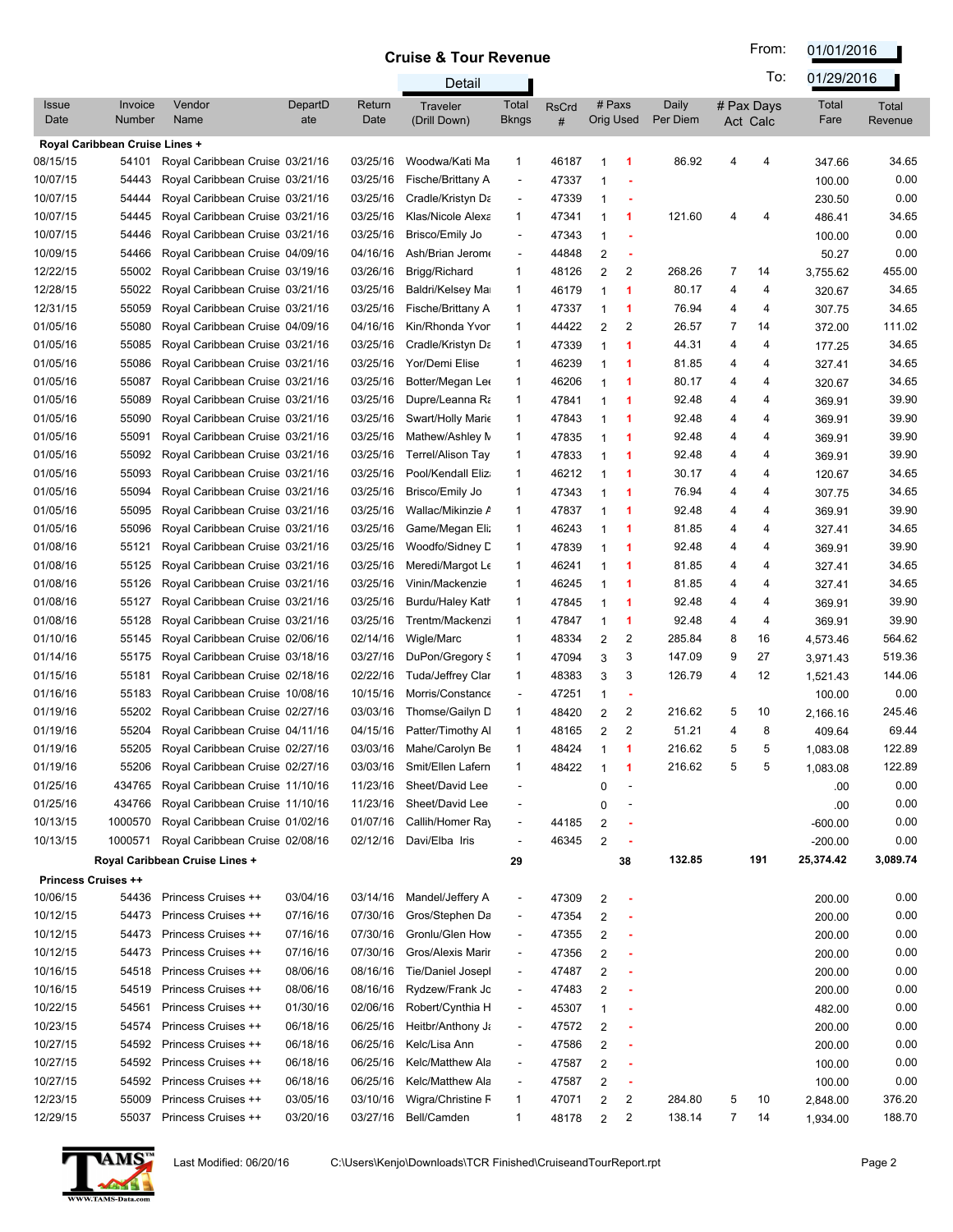From: 01/01/2016

 $\overline{\phantom{a}}$ 

|                      |                                  |                                  |                |                | Detail                          |                          |                   |                            |                          |                   |                | To:                    | 01/29/2016    |                         |
|----------------------|----------------------------------|----------------------------------|----------------|----------------|---------------------------------|--------------------------|-------------------|----------------------------|--------------------------|-------------------|----------------|------------------------|---------------|-------------------------|
| <b>Issue</b><br>Date | Invoice<br>Number                | Vendor<br>Name                   | DepartD<br>ate | Return<br>Date | <b>Traveler</b><br>(Drill Down) | Total<br><b>Bkngs</b>    | <b>RsCrd</b><br># | # Paxs<br><b>Orig Used</b> |                          | Daily<br>Per Diem |                | # Pax Days<br>Act Calc | Total<br>Fare | <b>Total</b><br>Revenue |
| 01/08/16             | 55123                            | Princess Cruises ++              | 02/25/16       | 03/06/16       | Stillp/Josephine (              | $\mathbf{1}$             | 48295             | $\mathbf{1}$               | 1                        | 423.11            | 10             | 10                     | 4,231.06      | 515.00                  |
| 01/08/16             | 55124                            | Princess Cruises ++              | 02/25/16       | 03/06/16       | Nadle/Joy Stillpa:              | $\mathbf{1}$             | 48296             | $\overline{2}$             | 2                        | 208.90            | 10             | 20                     | 4,178.00      | 458.70                  |
| 01/08/16             | 55124                            | Princess Cruises ++              | 02/25/16       | 03/06/16       | Fin/Stephanie                   | $\mathbf{1}$             | 48297             | $\overline{2}$             | 2                        | 216.90            | 10             | 20                     | 4,338.00      | 482.70                  |
| 01/19/16             | 55211                            | Princess Cruises ++              | 03/05/16       | 03/12/16       | Kas/Zoltan                      | $\mathbf{1}$             | 48436             | $\overline{2}$             | 2                        | 143.39            | 7              | 14                     | 2,007.50      | 199.20                  |
| 01/28/16             | 434783                           | Princess Cruises ++              | 03/03/16       | 03/13/16       | Christ/Cheryl Anr               | $\blacksquare$           |                   |                            | ٠                        |                   |                |                        | 1,352.40      | 0.00                    |
|                      | <b>Princess Cruises ++</b>       |                                  |                |                |                                 | 6                        |                   |                            | 11                       | 263.31            |                | 88                     | 23,170.96     | 2,220.50                |
|                      | Norwegian Cruise Line +          |                                  |                |                |                                 |                          |                   |                            |                          |                   |                |                        |               |                         |
| 10/08/15             | 54455                            | Norwegian Cruise Line 06/05/16   |                | 06/12/16       | Johnso/Christoph                |                          | 47352             | 2                          |                          |                   |                |                        | 250.00        | 0.00                    |
| 10/14/15             | 54488                            | Norwegian Cruise Line 08/06/16   |                | 08/13/16       | Heilig/Randall Bri              | $\overline{\phantom{a}}$ | 47412             | $\overline{2}$             |                          |                   |                |                        | 500.00        | 0.00                    |
| 10/28/15             | 54602                            | Norwegian Cruise Line 06/04/16   |                | 06/11/16       | Lon/Alice Marilyn               | $\blacksquare$           | 47604             | $\overline{2}$             | ٠                        |                   |                |                        | 250.00        | 0.00                    |
| 01/20/16             | 55213                            | Norwegian Cruise Line 04/30/16   |                | 05/07/16       | Bjorns/Kevin Willi              | 1                        | 47110             | 3                          | 3                        | 303.43            | $\overline{7}$ | 21                     | 6,372.00      | 1,073.55                |
| 01/19/16             | 434732                           | Norwegian Cruise Line 08/06/16   |                | 08/13/16       | Heilig/Randall Bri              | $\sim$                   |                   | 0                          | $\blacksquare$           |                   |                |                        | .00           | 0.00                    |
|                      | Norwegian Cruise Line +          |                                  |                |                |                                 | 1                        |                   |                            | 3                        | 351.05            |                | 21                     | 7,372.00      | 1,073.55                |
|                      | <b>Celebrity Cruises +</b>       |                                  |                |                |                                 |                          |                   |                            |                          |                   |                |                        |               |                         |
| 10/20/15             | 54545                            | Celebrity Cruises +              | 03/05/16       | 03/12/16       | Kusm/Stacy                      | $\overline{\phantom{a}}$ | 47524             | 2                          |                          |                   |                |                        | 500.00        | 0.00                    |
| 10/21/15             | 54553                            | Celebrity Cruises +              | 03/05/16       | 03/12/16       | Mannin/Julie S                  | $\blacksquare$           | 47526             | $\overline{2}$             |                          |                   |                |                        | 500.00        | 0.00                    |
| 10/22/15             | 54569                            | Celebrity Cruises +              | 03/13/16       | 03/20/16       | Eitin/Ronald N                  | $\overline{\phantom{a}}$ | 47552             | $\overline{2}$             |                          |                   |                |                        | 500.00        | 0.00                    |
| 10/30/15             | 54621                            | Celebrity Cruises +              | 03/05/16       | 03/12/16       | Kusm/Stacy                      | $\blacksquare$           | 47524             | $\overline{2}$             | ٠                        |                   |                |                        | 1,500.00      | 0.00                    |
| 12/28/15             | 55027                            | Celebrity Cruises +              | 02/25/16       | 02/29/16       | Bran/James                      | 1                        | 48107             | 2                          | 2                        | 137.69            | 4              | 8                      | 1,101.48      | 209.72                  |
| 01/13/16             | 55168                            | Celebrity Cruises +              | 03/04/16       | 03/14/16       | Schaef/Michael                  | $\mathbf{1}$             | 48365             | 2                          | 2                        | 231.07            | 10             | 20                     | 4,621.46      | 499.52                  |
| 01/20/16             | 55222                            | Celebrity Cruises +              | 01/28/16       | 01/30/16       | Marlin/Lisa                     | $\mathbf{1}$             | 48453             | $\overline{2}$             | 2                        | 157.17            | $\overline{c}$ | 4                      | 628.66        | 38.92                   |
| 01/20/16             | 434737                           | Celebrity Cruises +              | 01/28/16       | 01/30/16       | Marlin/Lisa                     |                          |                   | 0                          | $\overline{\phantom{a}}$ |                   |                |                        | .00           | 0.00                    |
|                      | <b>Celebrity Cruises +</b>       |                                  |                |                |                                 | 3                        |                   |                            | 6                        | 292.24            |                | 32                     | 9,351.60      | 748.16                  |
|                      | Disney Cruise Vacations +        |                                  |                |                |                                 |                          |                   |                            |                          |                   |                |                        |               |                         |
| 10/27/15             | 54588                            | Disney Cruise Vacation: 04/30/16 |                | 05/07/16       | Alber/Ryan Henry                | $\overline{\phantom{a}}$ | 45470             | 4                          | ٠                        |                   |                |                        | 492.00        | 0.00                    |
| 10/27/15             | 54589                            | Disney Cruise Vacation: 04/30/16 |                | 05/07/16       | Yacke/Todd And                  | $\overline{\phantom{a}}$ | 45471             | 2                          | ٠                        |                   |                |                        | 331.00        | 0.00                    |
| 01/08/16             | 55141                            | Disney Cruise Vacation: 04/30/16 |                | 05/07/16       | Alber/Ryan Henry                | $\mathbf{1}$             | 45470             | 4                          | 4                        | 174.59            | $\overline{7}$ | 28                     | 4,888.56      | 415.80                  |
| 01/08/16             | 55142                            | Disney Cruise Vacation: 04/30/16 |                | 05/07/16       | Yacke/Todd And                  | $\mathbf{1}$             | 45471             | $\overline{2}$             | 2                        | 228.82            | 7              | 14                     | 3,203.48      | 292.32                  |
|                      |                                  | Disney Cruise Vacations +        |                |                |                                 | $\mathbf{2}$             |                   |                            | 6                        | 212.26            |                | 42                     | 8,915.04      | 708.12                  |
|                      | Oceania Cruises ++               |                                  |                |                |                                 |                          |                   |                            |                          |                   |                |                        |               |                         |
| 10/13/15             | 54478                            | Oceania Cruises ++               | 02/02/16       | 02/12/16       | Kaas/David Jorg                 | $\overline{\phantom{a}}$ | 47395             | 2                          | ٠                        |                   |                |                        | 1,500.00      | 0.00                    |
| 11/02/15             | 54633                            | Oceania Cruises ++               | 02/02/16       | 02/12/16       | Kaas/David Jorgo                | $\mathbf{1}$             | 47395             | $\overline{2}$             | 2                        | 189.90            | 10             | 20                     | 3,798.00      | 645.44                  |
|                      | Oceania Cruises ++               |                                  |                |                |                                 | 1                        |                   |                            | $\mathbf{2}$             | 264.90            |                | 20                     | 5,298.00      | 645.44                  |
|                      | <b>Suppliers with No Revenue</b> |                                  |                |                |                                 |                          |                   |                            |                          |                   |                |                        |               |                         |
| 06/26/15             | 53715                            | Viking River Cruises +           | 06/11/16       | 06/22/16       | Slate/Jackie Lynr               | $\mathbf{1}$             | 43648             | 2                          | 2                        | 476.59            | 11             | 22                     | 10,485.02     | 1,661.24                |
| 06/29/15             | 53727                            | Viking River Cruises +           | 06/14/16       | 06/22/16       | Saunde/Earl Dus                 | $\mathbf{1}$             | 43658             | $\overline{\mathbf{c}}$    | 2                        | 556.31            | 8              | 16                     | 8,901.00      | 1,497.48                |
| 10/06/15             | 54439                            | Holland America Line + 05/07/16  |                | 05/21/16       | Kolbas/Ronald                   | $\overline{\phantom{a}}$ | 47331             | 2                          | ٠                        |                   |                |                        | 600.00        | 0.00                    |
| 10/15/15             | 54500                            | Regent Seven Seas Cru 02/23/17   |                | 03/06/17       | Searl/Mark Lawre                | $\overline{\phantom{a}}$ | 47416             | 2                          | ٠                        |                   |                |                        | 2,969.70      | 0.00                    |
| 10/15/15             | 54506                            | AMAwaterways ++                  | 10/24/16       | 11/04/16       | Mushen/Allen Ro                 | $\overline{\phantom{a}}$ | 47447             | 2                          |                          |                   |                |                        | 2,160.00      | 0.00                    |
| 10/22/15             | 54571                            | Holland America Line + 04/30/16  |                | 05/16/16       | Higgin/Cecil Willia             | $\overline{\phantom{a}}$ | 47563             | 2                          |                          |                   |                |                        | 1,200.00      | 0.00                    |
| 11/03/15             | 54645                            | Holland America Line + 09/04/16  |                | 09/18/16       | Larse/Irvin Danie               | $\overline{\phantom{a}}$ | 47663             | 2                          |                          |                   |                |                        | 1,200.00      | 0.00                    |
| 11/04/15             | 54666                            | Holland America Line + 03/01/16  |                | 03/17/16       | Littl/Nancy Lynn                | $\overline{\phantom{a}}$ | 43482             | 1                          |                          |                   |                |                        | 900.00        | 0.00                    |
| 01/13/16             | 55164                            | American Cruise Lines            | 04/30/16       | 05/07/16       | Dunha/Sondra                    |                          | 48247             | 1                          |                          |                   |                |                        | 5,250.00      | 0.00                    |
| 12/09/15             | 1000579                          | Viking River Cruises +           | 06/14/16       | 06/22/16       | Saunde/Earl Dus                 | $-1$                     | 43658             | 2                          | $-2$                     | 606.31            | 8              | -16                    | $-9,701.00$   | -1,497.48               |
| 12/14/15             | 1000580                          | Viking River Cruises +           | 06/11/16       | 06/22/16       | Slate/Jackie Lynr               | $-1$                     | 43648             | $\overline{\mathbf{c}}$    | $-2$                     | 512.96            | 11             | $-22$                  | $-11,285.02$  | $-1,661.24$             |
|                      |                                  | <b>Suppliers with No Revenue</b> |                |                |                                 |                          |                   |                            |                          |                   |                | 0                      | 12,679.70     |                         |
|                      |                                  |                                  |                |                |                                 |                          |                   |                            |                          |                   |                |                        |               |                         |
|                      |                                  | <b>Cruises</b>                   |                |                |                                 | 42                       |                   |                            | 66                       | 233.91            |                | 394                    | 92,161.72     | 8,485.51                |
|                      |                                  |                                  |                |                |                                 |                          |                   |                            |                          |                   |                |                        |               |                         |

 **0** of **42 Bookings had no Passengers so 2 passengers were assumed for each of these 0**

**Insufficient Data (***IData* **) to calculate per diem. Missing Depart and/or Return Dates for 0 Bookings within this Travel Category.** 

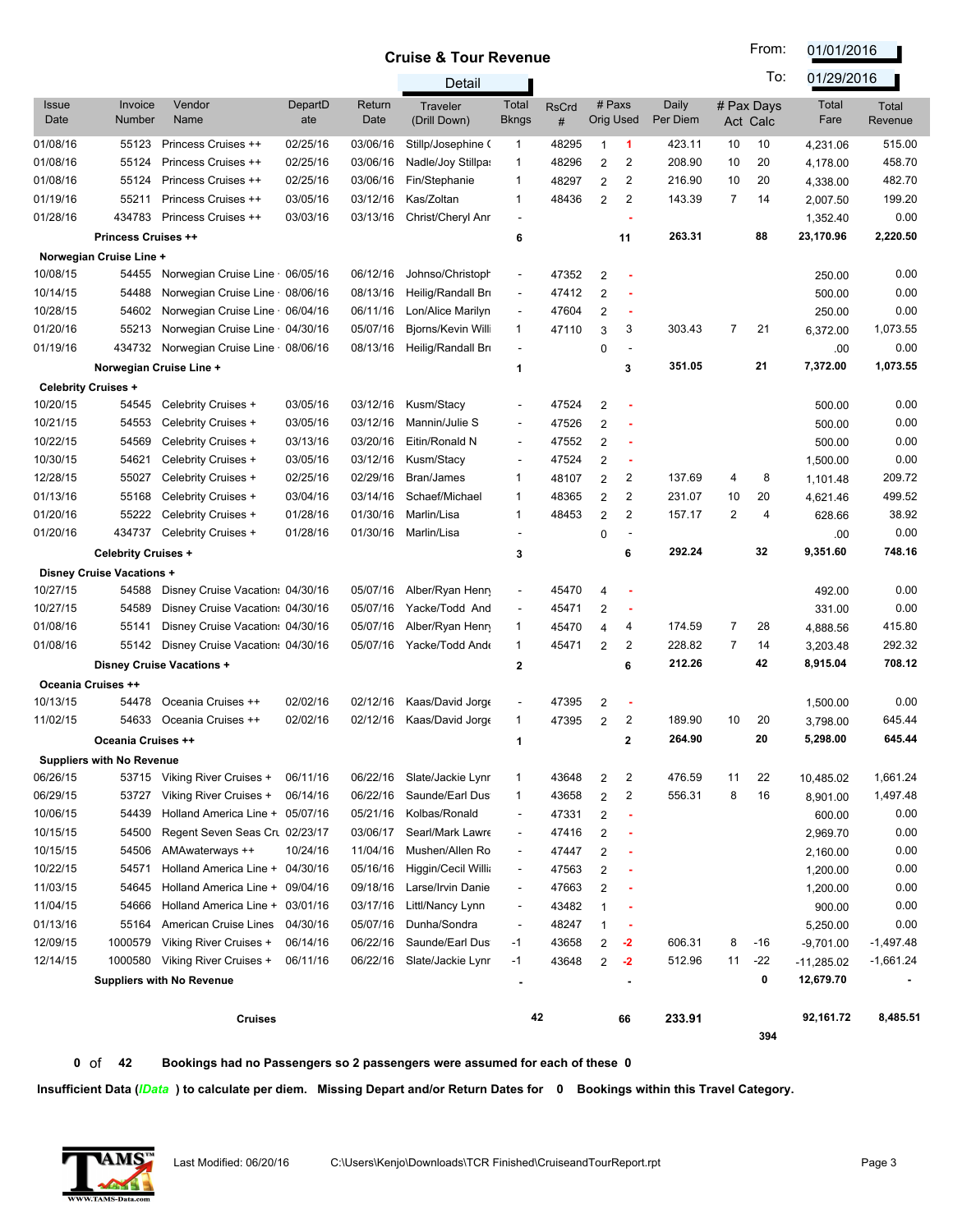|                      |                          |                |                |                | <b>Cruise &amp; Tour Revenue</b> |                       |                   |                     |                   | From:                  | 01/01/2016    |                  |
|----------------------|--------------------------|----------------|----------------|----------------|----------------------------------|-----------------------|-------------------|---------------------|-------------------|------------------------|---------------|------------------|
|                      |                          |                |                |                | Detail                           |                       |                   |                     |                   | lo:                    | 01/29/2016    |                  |
| <b>Issue</b><br>Date | Invoice<br><b>Number</b> | Vendor<br>Name | DepartD<br>ate | Return<br>Date | Traveler<br>(Drill Down)         | Total<br><b>Bkngs</b> | <b>RsCrd</b><br># | # Paxs<br>Orig Used | Daily<br>Per Diem | # Pax Davs<br>Act Calc | Total<br>Fare | Total<br>Revenue |

**Invoices with no Revenue (Commissions) are included in Sales, but are excluded from all Passenger counts.**

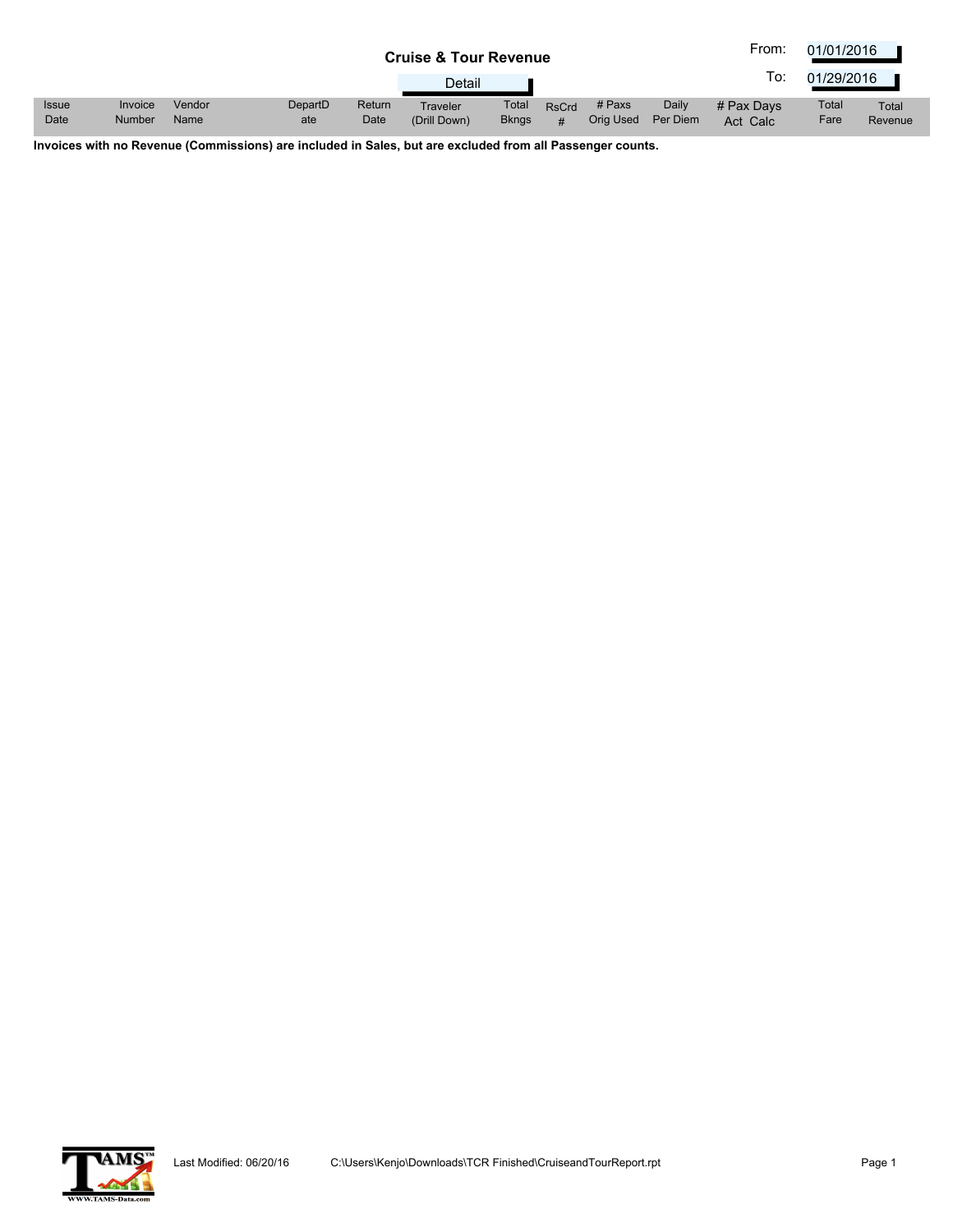From: 01/01/2016

|                       |                   |                                                |                      |                      | Detail                               |                                                      |                   |                                  |                   |        | To:                    | 01/29/2016         |                  |
|-----------------------|-------------------|------------------------------------------------|----------------------|----------------------|--------------------------------------|------------------------------------------------------|-------------------|----------------------------------|-------------------|--------|------------------------|--------------------|------------------|
| <b>Issue</b><br>Date  | Invoice<br>Number | Vendor<br>Name                                 | DepartD<br>ate       | Return<br>Date       | Traveler<br>(Drill Down)             | Total<br>Bkngs                                       | <b>RsCrd</b><br># | # Paxs<br><b>Orig Used</b>       | Daily<br>Per Diem |        | # Pax Days<br>Act Calc | Total<br>Fare      | Total<br>Revenue |
| Travel Impressions ++ |                   |                                                |                      |                      |                                      |                                                      |                   |                                  |                   |        |                        |                    |                  |
| 07/31/14              | 51170             | Travel Impressions ++                          | 09/25/14             | 09/30/14             | Wrigh/Grant Arth                     | 1                                                    | 39328             | $\overline{2}$<br>2              | 199.00            | 5      | 10                     | 1,990.00           | 323.68           |
| 07/31/14              | 51173             | Travel Impressions ++                          | 09/25/14             | 09/30/14             | Wrigh/Grant Arth                     | $\overline{\phantom{a}}$                             | 39328             | $\overline{2}$                   |                   |        |                        | 1,414.60           | 0.00             |
| 02/24/15              | 52675             | Travel Impressions ++                          | 10/07/15             | 10/14/15             | Brau/Jodi Elaine                     | 1                                                    | 44770             | 2<br>$\overline{2}$              | 64.78             | 7      | 14                     | 906.86             | 12.91            |
| 03/11/15              | 52826             | Travel Impressions ++                          | 01/06/16             | 01/13/16             | Hemesa/Stuart M                      | 1                                                    | 44968             | $\overline{2}$<br>2              | 314.00            | 7      | 14                     | 4,396.00           | 567.60           |
| 03/17/15              | 52873             | Travel Impressions ++                          | 01/07/16             | 01/14/16             | Gil/Hollis Betty                     | 1                                                    | 45071             | 1<br>1                           | 83.52             | 7      | 7                      | 584.65             | 9.37             |
| 03/17/15              | 52873             | Travel Impressions ++                          | 01/07/16             | 01/11/16             | Gil/Clifton Lawrer                   | 1                                                    | 45072             | 1<br>1                           | 158.53            | 4      | 4                      | 634.11             | 10.37            |
| 03/17/15              | 52874             | Travel Impressions ++                          | 01/07/16             | 01/14/16             | Gronem/Cynthia                       | 1                                                    | 45075             | 1<br>-1                          | 83.52             | 7      | 7                      | 584.65             | 9.38             |
| 04/23/15              | 53218             | Travel Impressions ++                          | 01/07/16             | 01/10/16             | Meye/Lawrence I                      | 1                                                    | 45552             | 1<br>-1                          | 230.75            | 3      | 3                      | 692.26             | 11.25            |
| 05/04/15              | 53301             | Travel Impressions ++                          | 01/07/16             | 01/14/16             | Heinke/Eric Thon                     | 1                                                    | 45672             | $\overline{c}$<br>$\overline{2}$ | 80.67             | 7      | 14                     | 1,129.44           | 17.98            |
| 05/27/15              | 53469             | Travel Impressions ++                          | 01/07/16             | 01/10/16             | Parrot/Chelsea M                     | 1                                                    | 45780             | 1<br>1                           | 185.67            | 3      | 3                      | 557.00             | 95.00            |
| 06/09/15              | 53572             | Travel Impressions ++                          | 01/07/16             | 01/10/16             | Hemesa/Michael                       | 1                                                    | 46054             | $\overline{2}$<br>2              | 178.94            | 3      | 6                      | 1,073.64           | 24.42            |
| 06/25/15<br>07/14/15  | 53713<br>53822    | Travel Impressions ++<br>Travel Impressions ++ | 01/07/16<br>01/07/16 | 01/10/16<br>01/11/16 | Whit/Dylan Micha<br>Hardin/Ronald Da | 1<br>1                                               | 45258             | $\overline{2}$<br>2<br>2         | 235.67<br>141.25  | 3<br>4 | 6<br>8                 | 1,414.00           | 194.00<br>8.80   |
| 08/11/15              | 54064             | Travel Impressions ++                          | 01/20/16             | 01/24/16             | Husto/Jacob Dan                      | 1                                                    | 46414<br>46743    | $\overline{2}$<br>1<br>1         | 133.51            | 4      | 4                      | 1,129.96           | 20.34            |
| 08/11/15              | 54065             | Travel Impressions ++                          | 01/07/16             | 01/11/16             | Hemesa/Stanley                       | 1                                                    | 46749             | 2<br>2                           | 179.51            | 4      | 8                      | 534.02<br>1,436.05 | 23.57            |
| 08/14/15              | 54095             | Travel Impressions ++                          | 01/13/16             | 01/18/16             | Fierr/Eric Arturo                    | 1                                                    | 46809             | 3<br>3                           | 133.10            | 5      | 15                     | 1,996.51           | 595.16           |
| 08/17/15              | 54109             | Travel Impressions ++                          | 01/13/16             | 01/18/16             | Leano/Pedro                          | 1                                                    | 46843             | $\overline{c}$<br>2              | 125.76            | 5      | 10                     | 1,257.60           | 50.48            |
| 09/15/15              | 54287             | Travel Impressions ++                          | 01/07/16             | 01/10/16             | Ochelt/Thomas                        | 1                                                    | 47124             | 2<br>$\overline{2}$              | 235.67            | 3      | 6                      | 1,414.00           | 182.00           |
| 09/16/15              | 54297             | Travel Impressions ++                          | 01/07/16             | 01/10/16             | Heiste/Dustin                        | 1                                                    | 47152             | 2<br>$\overline{2}$              | 150.57            | 3      | 6                      | 903.39             | 32.39            |
| 09/16/15              | 54297             | Travel Impressions ++                          | 01/07/16             | 01/10/16             | Heiste/Dustin Ja                     | 1                                                    | 47150             | $\mathbf{1}$<br>1                | 485.54            | 3      | 3                      | 1,456.61           | 214.50           |
| 09/18/15              | 54310             | Travel Impressions ++                          | 01/07/16             | 01/10/16             | Hemesa/Drew                          | 1                                                    | 47164             | $\overline{c}$<br>$\overline{2}$ | 143.59            | 3      | 6                      | 861.51             | 14.83            |
| 09/18/15              | 54310             | Travel Impressions ++                          | 01/07/16             | 01/10/16             | Hemesa/Drew                          | 1                                                    | 47162             | $\overline{c}$<br>2              | 235.67            | 3      | 6                      | 1,414.00           | 180.00           |
| 09/24/15              | 54350             | Travel Impressions ++                          | 01/07/16             | 01/10/16             | Sander/Keith Alla                    | 1                                                    | 47212             | $\overline{c}$<br>2              | 235.67            | 3      | 6                      | 1,414.00           | 182.00           |
| 09/24/15              | 54351             | Travel Impressions ++                          | 01/07/16             | 01/14/16             | <b>Gil/Clifton Lawrer</b>            | 1                                                    | 45069             | 1<br>$\mathbf{1}$                | 375.71            | 7      | 7                      | 2,630.00           | 415.00           |
| 09/24/15              | 54352             | Travel Impressions ++                          | 01/07/16             | 01/10/16             | Wis/Anne Kathryi                     | 1                                                    | 45255             | $\overline{c}$<br>$\overline{2}$ | 221.67            | 3      | 6                      | 1,330.00           | 226.50           |
| 09/24/15              | 54353             | Travel Impressions ++                          | 01/07/16             | 01/11/16             | Hardin/Antoinette                    | 1                                                    | 45897             | $\overline{c}$<br>$\overline{2}$ | 231.25            | 4      | 8                      | 1,850.00           | 300.00           |
| 09/24/15              | 54354             | Travel Impressions ++                          | 01/07/16             | 01/14/16             | Gronem/Cynthia                       | 1                                                    | 45076             | 1<br>$\mathbf{1}$                | 272.71            | 7      | 7                      | 1,909.00           | 295.00           |
| 09/24/15              | 54355             | Travel Impressions ++                          | 01/07/16             | 01/14/16             | Heinke/Eric Thon                     | 1                                                    | 45667             | 2<br>2                           | 207.57            | 7      | 14                     | 2,906.00           | 450.00           |
| 09/24/15              | 54356             | Travel Impressions ++                          | 01/07/16             | 01/10/16             | Reite/Brock Dani                     | $\mathbf{1}$                                         | 46793             | 2<br>$\overline{2}$              | 185.67            | 3      | 6                      | 1,114.00           | 190.00           |
| 09/24/15              | 54357             | Travel Impressions ++                          | 01/07/16             | 01/11/16             | Hemesa/Stanley                       | 1                                                    | 46747             | 2<br>2                           | 195.25            | 4      | 8                      | 1,562.00           | 260.00           |
| 09/24/15              | 54358             | Travel Impressions ++                          | 01/07/16             | 01/10/16             | Hemesa/Michael                       | 1                                                    | 46052             | 2<br>2                           | 185.67            | 3      | 6                      | 1,114.00           | 190.00           |
| 09/24/15              | 54362             | Travel Impressions ++                          | 01/07/16             | 01/10/16             | Ahme/Suhayb                          | 1                                                    | 47220             | $\overline{c}$<br>2              | 271.67            | 3      | 6                      | 1,630.00           | 214.00           |
| 09/28/15              | 54375             | Travel Impressions ++                          | 01/07/16             | 01/13/16             | Foul/Madonna M                       | 1                                                    | 44964             | 2<br>$\overline{2}$              | 240.83            | 6      | 12                     | 2,890.00           | 450.00           |
| 09/30/15              |                   | 54393 Travel Impressions ++                    | 01/07/16             |                      | 01/10/16 Carlso/Krista Joa           |                                                      | 45778             |                                  | 185.67            | 3      | 3                      | 557.00             | 95.00            |
| 10/05/15              | 54430             | Travel Impressions ++                          | 01/21/16             | 01/25/16             | Duyse/Jensen Ka                      | $\overline{\phantom{a}}$                             | 45097             | $\overline{2}$                   |                   |        |                        | 800.00             | 0.00             |
| 10/06/15              | 54440             | Travel Impressions ++                          | 05/14/16             | 05/21/16             | Macumb/Cory Ja                       | -                                                    | 47333             | $\overline{\mathbf{c}}$          |                   |        |                        | 1,546.95           | 0.00             |
| 10/06/15              | 54441             | Travel Impressions ++                          | 01/02/16             | 01/09/16             | Kawale/Amanda                        | $\overline{a}$                                       | 45548             | 2                                |                   |        |                        | 2,000.00           | 0.00             |
| 10/07/15              | 54448             | Travel Impressions ++                          | 03/12/16             | 03/18/16             | Iverso/Gina Mario                    | $\overline{\phantom{a}}$                             | 47346             | 5                                |                   |        |                        | 3,400.89           | 0.00             |
| 10/07/15              | 54449             | Travel Impressions ++                          | 01/21/16             | 01/26/16             | Pannku/Patrick J                     | $\overline{\phantom{a}}$                             | 46643             | $\overline{2}$                   |                   |        |                        | 500.00             | 0.00             |
| 10/08/15              | 54456             | Travel Impressions ++                          | 05/30/16             | 06/05/16             | Trabu/Sean Mich                      | $\overline{\phantom{a}}$                             | 47357             | 2                                |                   |        |                        | 1,762.00           | 0.00             |
| 10/08/15              | 54458             | Travel Impressions ++                          | 12/21/15             | 12/27/15             | Brow/Emily A                         | $\overline{\phantom{a}}$                             | 47279             | 8                                |                   |        |                        | 150.00             | 0.00             |
| 10/09/15              | 54464             | Travel Impressions ++                          | 01/11/16             | 01/18/16             | Carrol/Ryan Patri                    | $\overline{\phantom{a}}$                             | 45563             | 2                                |                   |        |                        | 600.00             | 0.00             |
| 10/09/15              | 54468             | Travel Impressions ++                          | 03/28/16             | 04/01/16             | Silver/Steven Ho                     | $\overline{\phantom{a}}$                             | 47370             | 4                                |                   |        |                        | 600.00             | 0.00             |
| 10/12/15              | 54474             | Travel Impressions ++                          | 01/20/16             | 01/24/16             | Mille/Matthew Ro                     | $\overline{\phantom{a}}$                             | 47248             | 1                                |                   |        |                        | 100.00             | 0.00             |
| 10/13/15              | 54475             | Travel Impressions ++                          | 03/10/16             | 03/14/16             | Crossl/Kevin Willi                   | $\overline{\phantom{a}}$                             | 47385             | 3                                |                   |        |                        | 300.00             | 0.00             |
| 10/14/15              | 54488             | Travel Impressions ++                          | 07/31/16             | 08/06/16             | Heilig/Randall Bri                   | $\overline{\phantom{a}}$                             | 47409             | 2                                |                   |        |                        | 300.00             | 0.00             |
| 10/14/15<br>10/14/15  | 54488<br>54488    | Travel Impressions ++<br>Travel Impressions ++ | 07/31/16<br>07/31/16 | 08/06/16             | Snyde/Bruce                          | $\overline{\phantom{a}}$<br>$\overline{\phantom{a}}$ | 47410             | 3                                |                   |        |                        | 300.00             | 0.00             |
| 10/15/15              | 54497             | Travel Impressions ++                          | 05/14/16             | 08/06/16<br>05/21/16 | Heilig/Rodney<br>Messer/William F    | $\overline{\phantom{a}}$                             | 47411<br>47429    | 3<br>$\overline{2}$              |                   |        |                        | 300.00<br>1,546.95 | 0.00<br>0.00     |
| 10/15/15              | 54498             | Travel Impressions ++                          | 05/14/16             | 05/21/16             | <b>Walte/Randy Dua</b>               | $\overline{\phantom{a}}$                             | 47433             | $\sqrt{2}$                       |                   |        |                        | 1,546.95           | 0.00             |
| 10/15/15              | 54501             | Travel Impressions ++                          | 03/07/16             | 03/13/16             | Altma/Matthew T                      | $\overline{\phantom{a}}$                             | 47439             | $\overline{2}$                   |                   |        |                        | 300.00             | 0.00             |
| 10/15/15              | 54502             | Travel Impressions ++                          | 03/10/16             | 03/13/16             | Crossl/Tyler Davi                    | $\overline{\phantom{a}}$                             | 47443             | $\overline{\mathbf{c}}$          |                   |        |                        | 300.00             | 0.00             |
| 10/15/15              | 54505             | Travel Impressions ++                          | 04/09/16             | 04/16/16             | Yursk/Mary Ellen                     | $\overline{\phantom{a}}$                             | 47437             | $\overline{\mathbf{c}}$          |                   |        |                        | 1,573.65           | 0.00             |
| 10/16/15              | 54510             | Travel Impressions ++                          | 01/20/16             | 01/24/16             | Mille/Matthew Ro                     | $\overline{\phantom{a}}$                             | 47248             | $\mathbf{1}$                     |                   |        |                        | 280.00             | 0.00             |
|                       |                   |                                                |                      |                      |                                      |                                                      |                   |                                  |                   |        |                        |                    |                  |



Last Modified: 06/20/16 C:\Users\Kenjo\Downloads\TCR Finished\CruiseandTourReport.rpt Page 1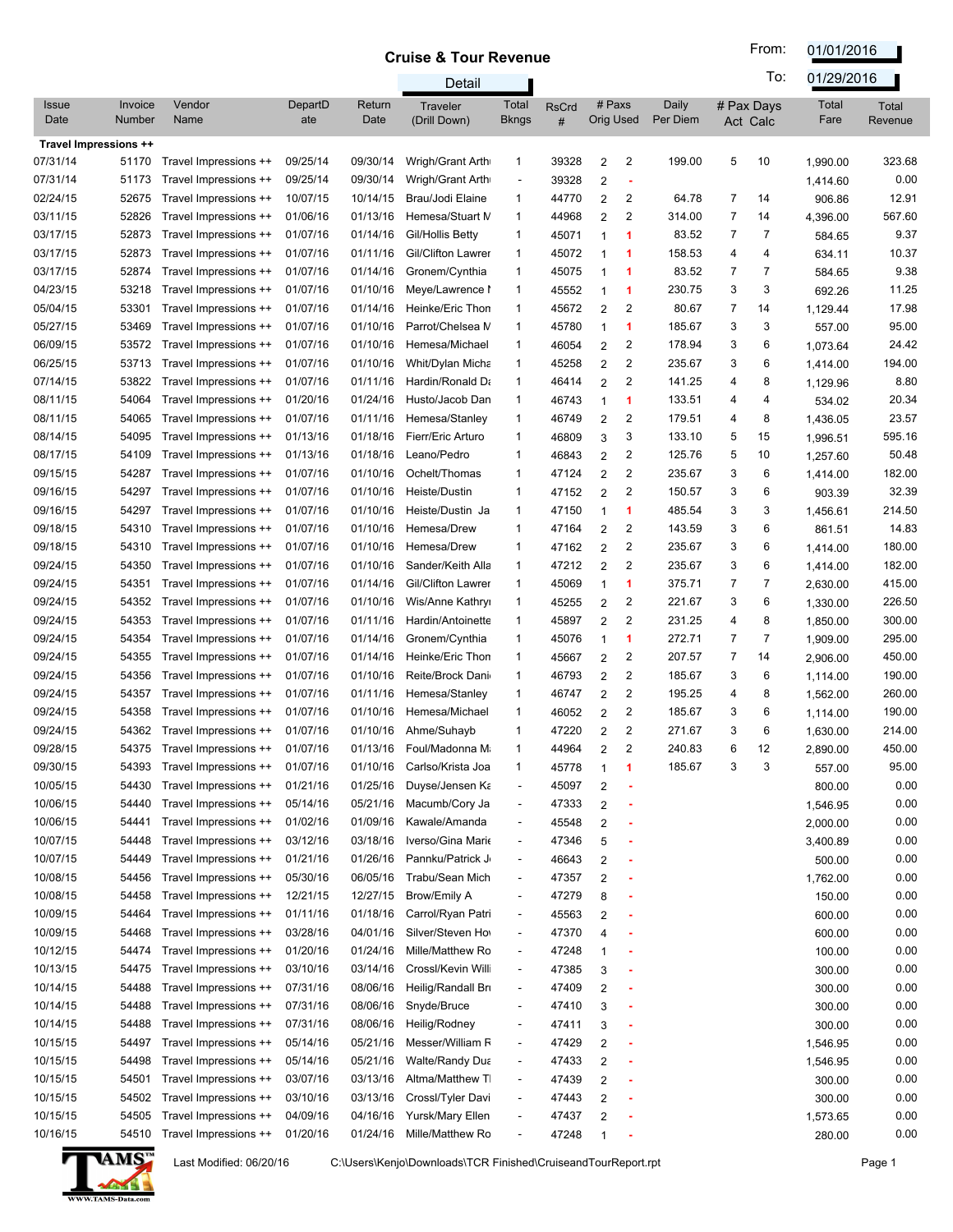From: 01/01/2016

|                      |                   |                       |                |                | Detail                   |                              |                   |                            |                         |                   |                | To:                    | 01/29/2016    |                  |
|----------------------|-------------------|-----------------------|----------------|----------------|--------------------------|------------------------------|-------------------|----------------------------|-------------------------|-------------------|----------------|------------------------|---------------|------------------|
| <b>Issue</b><br>Date | Invoice<br>Number | Vendor<br>Name        | DepartD<br>ate | Return<br>Date | Traveler<br>(Drill Down) | Total<br>Bkngs               | <b>RsCrd</b><br># | # Paxs<br><b>Orig Used</b> |                         | Daily<br>Per Diem |                | # Pax Days<br>Act Calc | Total<br>Fare | Total<br>Revenue |
| 10/16/15             | 54513             | Travel Impressions ++ | 01/13/16       | 01/20/16       | Lyda/Richard Lee         | $\overline{\phantom{a}}$     |                   | 2                          | $\overline{2}$          | .00               | $\overline{7}$ | 0                      | .00           | 414.40           |
| 10/16/15             | 54514             | Travel Impressions ++ | 01/02/16       | 01/09/16       | Kaffen/Brent Eld         | 1                            | 46308             | 4                          | 4                       | 87.75             | $\overline{7}$ | 28                     | 2,457.00      | 1,331.48         |
| 10/16/15             | 54516             | Travel Impressions ++ | 01/07/16       | 01/10/16       | Gil/John Clifton         | $\overline{\phantom{a}}$     | 47470             | 1                          |                         |                   |                |                        | 504.36        | 0.00             |
| 10/16/15             | 54516             | Travel Impressions ++ | 01/07/16       | 01/10/16       | Gil/John Clifton         | 1                            | 47468             | 1                          | 1                       | 286.67            | 3              | 3                      | 860.00        | 84.00            |
| 10/19/15             | 54529             | Travel Impressions ++ | 01/17/16       | 01/22/16       | Deleon/Robert            | $\overline{\phantom{a}}$     | 47503             | $\overline{2}$             |                         |                   |                |                        | 1,633.40      | 0.00             |
| 10/19/15             | 54533             | Travel Impressions ++ | 05/14/16       | 05/21/16       | Macumb/Cory Ja           | $\overline{\phantom{a}}$     | 47333             | $\overline{2}$             |                         |                   |                |                        | 2,500.00      | 0.00             |
| 10/19/15             | 54534             | Travel Impressions ++ | 01/16/16       | 01/23/16       | Angel/Melissa Su         | $\overline{\phantom{a}}$     | 47508             | 2                          |                         |                   |                |                        | 2,156.53      | 0.00             |
| 10/20/15             | 54536             | Travel Impressions ++ | 12/22/15       | 12/27/15       | Kem/Tiffany Loui         | $\overline{\phantom{a}}$     | 47506             | 4                          |                         |                   |                |                        | 2,490.80      | 0.00             |
| 10/20/15             | 54537             | Travel Impressions ++ | 01/17/16       | 01/22/16       | Bende/Mary Beth          | $\overline{\phantom{a}}$     | 47513             | 1                          |                         |                   |                |                        | 259.00        | 0.00             |
| 10/20/15             | 54538             | Travel Impressions ++ | 12/21/15       | 12/27/15       | Wentla/Joseph La         | $\overline{\phantom{a}}$     | 47515             | $\overline{2}$             |                         |                   |                |                        | 1,660.84      | 0.00             |
| 10/20/15             | 54539             | Travel Impressions ++ | 01/13/16       | 01/18/16       | Salama/Raquel            | $\overline{\phantom{a}}$     | 46921             | 1                          |                         |                   |                |                        | 500.00        | 0.00             |
| 10/21/15             | 54547             | Travel Impressions ++ | 01/17/16       | 01/22/16       | Hube/Benjamin D          | $\overline{\phantom{a}}$     | 47144             | 2                          |                         |                   |                |                        | 1,492.50      | 0.00             |
| 10/21/15             | 54550             | Travel Impressions ++ | 05/11/16       | 05/18/16       | OHolle/Luke Tyle         | $\overline{\phantom{a}}$     | 47538             | 2                          |                         |                   |                |                        | 1,396.00      | 0.00             |
| 10/21/15             | 54552             | Travel Impressions ++ | 01/22/16       | 01/31/16       | DeWit/Roger Lee          | 1                            | 46984             | 2                          | 2                       | 12.89             | 9              | 18                     | 232.00        | 125.68           |
| 10/21/15             | 54552             | Travel Impressions ++ | 01/22/16       | 01/31/16       | DeWit/Steven Jay         | 1                            | 46986             | 2                          | 2                       | 12.89             | 9              | 18                     | 232.00        | 66.02            |
| 10/21/15             | 54552             | Travel Impressions ++ | 01/21/16       | 01/31/16       | Dahlst/David Ral         | $\overline{\phantom{a}}$     | 46987             | 2                          |                         |                   |                |                        | 232.00        | 0.00             |
| 10/21/15             | 54552             | Travel Impressions ++ | 01/21/16       | 01/31/16       | Dahlst/David Ral         | 1                            | 46987             | 2                          | 2                       | 12.20             | 10             | 20                     | 244.00        | 145.16           |
| 10/21/15             | 54552             | Travel Impressions ++ | 01/22/16       | 01/31/16       | DeWit/Scott Alan         | 1                            | 46985             | 2                          | $\overline{2}$          | 12.89             | 9              | 18                     | 232.00        | 205.27           |
| 10/21/15             | 54552             | Travel Impressions ++ | 01/22/16       | 01/31/16       | Selbhe/Jerrold Al        | 1                            | 46988             | 2                          | 2                       | 12.89             | 9              | 18                     | 232.00        | 125.98           |
| 10/22/15             | 54563             | Travel Impressions ++ | 02/10/16       | 02/16/16       | Lipp/Jerry               | $\overline{\phantom{a}}$     | 46313             | 2                          |                         |                   |                |                        | 500.00        | 0.00             |
| 10/22/15             | 54567             | Travel Impressions ++ | 12/29/15       | 01/06/16       | McKinl/John Jose         | 1                            | 45428             | $\overline{2}$             | 2                       | 396.69            | 8              | 16                     | 6,347.11      | 875.26           |
| 10/26/15             | 54579             | Travel Impressions ++ | 01/21/16       | 01/25/16       | Stane/Kaylee Pat         | $\overline{\phantom{a}}$     | 44927             | $\overline{2}$             |                         |                   |                |                        | 500.00        | 0.00             |
| 10/27/15             | 54586             | Travel Impressions ++ | 06/06/16       | 06/12/16       | Tweed/Alexandria         | $\overline{\phantom{a}}$     | 47578             | 3                          |                         |                   |                |                        | 450.00        | 0.00             |
| 10/27/15             | 54593             | Travel Impressions ++ | 09/26/16       | 10/02/16       | Fraize/Christophe        | $\qquad \qquad \blacksquare$ | 47590             | 4                          |                         |                   |                |                        | 1,000.00      | 0.00             |
| 10/28/15             | 54599             | Travel Impressions ++ | 04/09/16       | 04/16/16       | Lawso/John Chai          | $\overline{\phantom{a}}$     | 46432             | 2                          |                         |                   |                |                        | 1,000.00      | 0.00             |
| 10/28/15             | 54601             | Travel Impressions ++ | 01/13/16       | 01/18/16       | Leano/Pedro              | 1                            | 46835             | 2                          | 2                       | 210.00            | 5              | 10                     | 2,100.00      | 450.90           |
| 10/28/15             | 54602             | Travel Impressions ++ | 06/03/16       | 06/12/16       | Lon/Alice Marilyn        | $\qquad \qquad \blacksquare$ | 47602             | 2                          |                         |                   |                |                        | 2,670.46      | 0.00             |
| 10/28/15             | 54603             | Travel Impressions ++ | 02/10/16       | 02/16/16       | Klei/Paul William        | $\qquad \qquad \blacksquare$ | 47607             | 2                          |                         |                   |                |                        | 2,571.80      | 0.00             |
| 10/31/15             | 54626             | Travel Impressions ++ | 01/02/16       | 01/09/16       | Kawale/Amanda            | 1                            | 45548             | 2                          | 2                       | 55.00             | $\overline{7}$ | 14                     | 770.00        | 510.46           |
| 11/03/15             | 54644             | Travel Impressions ++ | 09/17/16       | 09/26/16       | Dimle/Rachel             | $\overline{\phantom{a}}$     | 47614             | 2                          |                         |                   |                |                        | 400.00        | 0.00             |
| 11/03/15             | 54644             | Travel Impressions ++ | 09/18/16       | 09/22/16       | Dimle/Steven             |                              | 47615             | 2                          |                         |                   |                |                        | 400.00        | 0.00             |
| 11/03/15             | 54649             | Travel Impressions ++ | 01/13/16       | 01/18/16       | Gardun/Leonardo          |                              | 47671             | 3                          |                         |                   |                |                        | 2,520.00      | 0.00             |
| 11/03/15             | 54649             | Travel Impressions ++ | 01/13/16       | 01/18/16       | Gardun/Leonardo          |                              | 47671             | 3                          |                         |                   |                |                        | 60.00         | 0.00             |
| 11/03/15             | 54649             | Travel Impressions ++ | 01/13/16       | 01/18/16       | Gardun/Leonardo          |                              |                   | 3                          | 3                       | .00               | 5              | 0                      | .00           | 400.00           |
| 11/03/15             | 54651             | Travel Impressions ++ | 09/17/16       | 09/24/16       | Paske/Linda Diar         |                              | 47674             | 2                          |                         |                   |                |                        | 400.00        | 0.00             |
| 11/03/15             | 54651             | Travel Impressions ++ | 09/17/16       | 09/24/16       | Rocke/Justin             |                              | 47675             | 3                          |                         |                   |                |                        | 400.00        | 0.00             |
| 11/03/15             | 54652             | Travel Impressions ++ | 09/17/16       | 09/24/16       | Kutsch/Andrew J          | $\qquad \qquad \blacksquare$ | 47677             | 2                          |                         |                   |                |                        | 400.00        | 0.00             |
| 11/04/15             | 54657             | Travel Impressions ++ | 01/03/16       | 01/08/16       | Dudle/David              | 1                            | 45968             | 5                          | 5                       | 160.60            | 5              | 25                     | 4,015.00      | 917.99           |
| 11/04/15             | 54658             | Travel Impressions ++ | 01/07/16       | 01/12/16       | Hemesa/Gary Rio          | 1                            | 47685             | 2                          | 2                       | 106.92            | 5              | 10                     | 1,069.17      | 84.77            |
| 11/04/15             | 54658             | Travel Impressions ++ | 01/07/16       | 01/12/16       | Hemesa/Gary Rio          | 1                            | 47682             | 2                          | 2                       | 267.00            | 5              | 10                     | 2,670.00      | 370.00           |
| 11/04/15             | 54659             | Travel Impressions ++ | 01/21/16       | 01/26/16       | Pannku/Patrick J         | $\mathbf{1}$                 | 46643             | 2                          | 2                       | 74.89             | 5              | 10                     | 748.91        | 434.62           |
| 11/04/15             | 54663             | Travel Impressions ++ | 09/17/16       | 09/22/16       | Edgel/Nicholas W         | $\overline{\phantom{a}}$     | 47688             | 2                          |                         |                   |                |                        | 500.00        | 0.00             |
| 11/04/15             | 54664             | Travel Impressions ++ | 09/26/16       | 10/04/16       | Galfor/Joseph            | $\qquad \qquad \blacksquare$ | 45935             | 2                          | ×                       |                   |                |                        | 700.00        | 0.00             |
| 11/10/15             | 54683             | Travel Impressions ++ | 01/14/16       | 01/18/16       | Arlin/Ronald Johr        | $\mathbf{1}$                 | 46729             | $\overline{2}$             | 2                       | 137.20            | 4              | 8                      | 1,097.56      | 473.04           |
| 11/10/15             | 54684             | Travel Impressions ++ | 01/14/16       | 01/18/16       | Brun/Randall Joh         | $\mathbf{1}$                 | 46725             | $\overline{2}$             | 2                       | 137.11            | 4              | 8                      | 1,096.85      | 587.21           |
| 11/10/15             | 54685             | Travel Impressions ++ | 01/14/16       | 01/18/16       | Huelsm/Trent Jo          | 1                            | 46735             | 2                          | 2                       | 137.16            | 4              | 8                      | 1,097.24      | 407.47           |
| 11/10/15             | 54687             | Travel Impressions ++ | 01/14/16       | 01/18/16       | Pohlma/Timothy           | 1                            | 46733             | 2                          | 2                       | 137.20            | 4              | 8                      | 1,097.56      | 554.04           |
| 11/10/15             | 54688             | Travel Impressions ++ | 01/14/16       | 01/18/16       | Rethma/David Jo          | 1                            | 46727             | 2                          | 2                       | 137.11            | 4              | 8                      | 1,096.85      | 537.71           |
| 11/10/15             | 54689             | Travel Impressions ++ | 01/14/16       | 01/18/16       | Pleima/Todd Pat          | $\mathbf{1}$                 | 46731             | 2                          | 2                       | 137.11            | 4              | 8                      | 1,096.87      | 462.03           |
| 11/10/15             | 54690             | Travel Impressions ++ | 01/14/16       | 01/18/16       | Brun/John Daniel         | $\mathbf{1}$                 | 46723             | 2                          | 2                       | 137.20            | 4              | 8                      | 1,097.56      | 554.04           |
| 11/13/15             | 54730             | Travel Impressions ++ | 01/16/16       | 01/23/16       | Devore/James W           | $\mathbf{1}$                 | 47508             | 2                          | 2                       | 592.71            | 7              | 14                     | 8,298.00      | 1,785.21         |
| 11/16/15             | 54733             | Travel Impressions ++ | 01/13/16       | 01/20/16       | <b>Birtch/Gale Allen</b> | $\mathbf{1}$                 | 46267             | 2                          | 2                       | 176.14            | $\overline{7}$ | 14                     | 2,466.00      | 454.09           |
| 11/20/15             | 54764             | Travel Impressions ++ | 01/13/16       | 01/18/16       | Salama/Raquel            | 1                            | 46921             | 1                          | 1                       | 47.40             | 5              | 5                      | 237.00        | 345.75           |
| 11/20/15             | 54769             | Travel Impressions ++ | 01/09/16       | 01/16/16       | Webste/Harry             | $\mathbf{1}$                 | 47184             | $\overline{\mathbf{c}}$    | $\overline{\mathbf{c}}$ | 264.69            | $\overline{7}$ | 14                     | 3,705.70      | 527.82           |

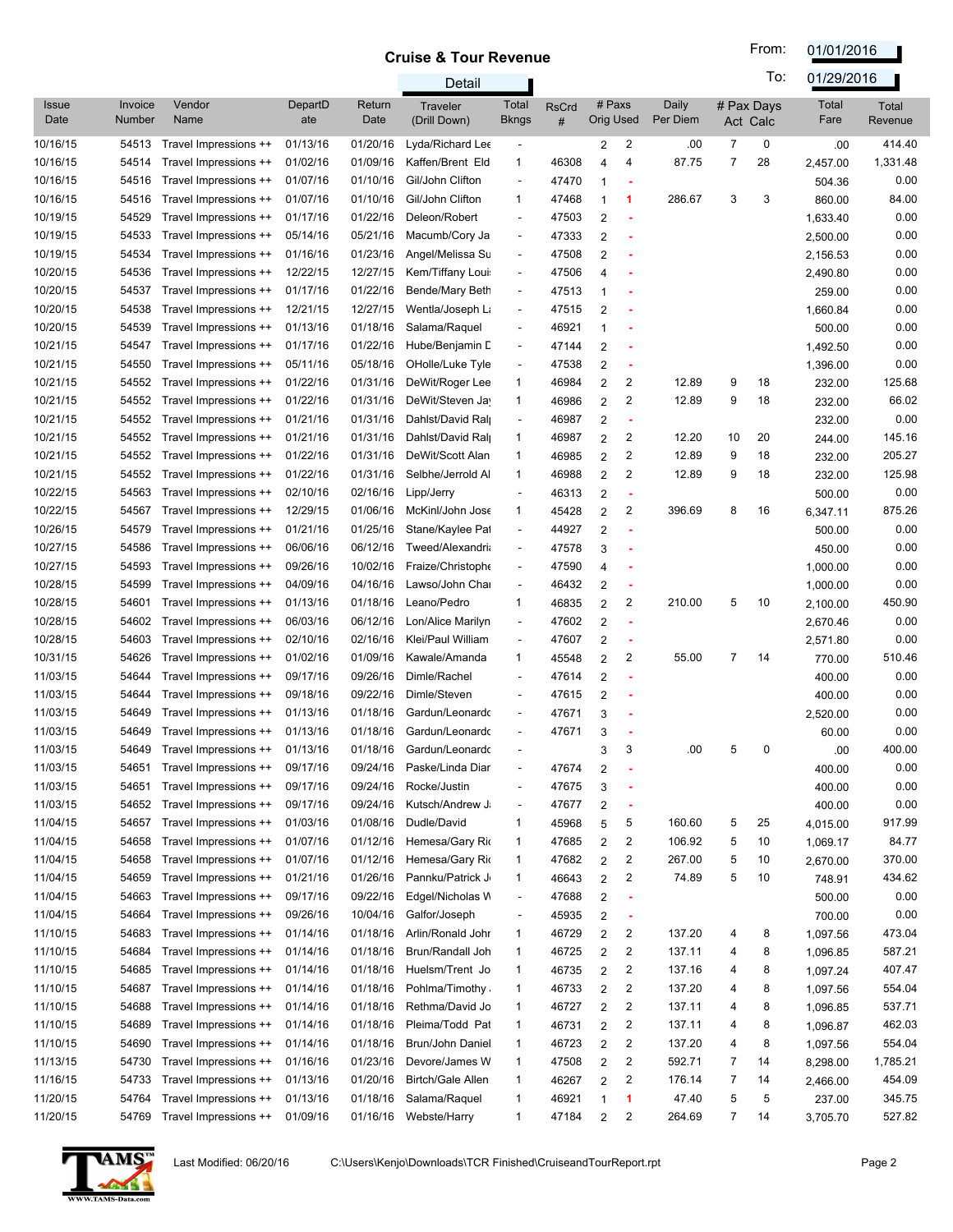From: 01/01/2016

|                        |                            |                                      |                |                | Detail                          |                              |                   |                            |                |                   |                | To:                    | 01/29/2016    |                         |
|------------------------|----------------------------|--------------------------------------|----------------|----------------|---------------------------------|------------------------------|-------------------|----------------------------|----------------|-------------------|----------------|------------------------|---------------|-------------------------|
| <b>Issue</b><br>Date   | Invoice<br>Number          | Vendor<br>Name                       | DepartD<br>ate | Return<br>Date | <b>Traveler</b><br>(Drill Down) | Total<br><b>Bkngs</b>        | <b>RsCrd</b><br># | # Paxs<br><b>Orig Used</b> |                | Daily<br>Per Diem |                | # Pax Days<br>Act Calc | Total<br>Fare | <b>Total</b><br>Revenue |
| 11/20/15               | 54770                      | Travel Impressions ++                | 01/20/16       | 01/24/16       | Mille/Matthew Ro                | 1                            | 47823             | $\mathbf{1}$               | 1              | 154.18            | 4              | 4                      | 616.73        | 24.53                   |
| 11/20/15               | 54772                      | Travel Impressions ++                | 01/23/16       | 01/30/16       | Horstm/Dennis A                 | 1                            | 45992             | 2                          | $\overline{c}$ | 152.05            | $\overline{7}$ | 14                     | 2,128.63      | 504.88                  |
| 11/20/15               | 54773                      | Travel Impressions ++                | 01/23/16       | 01/30/16       | Austi/William D                 | 1                            | 45988             | 2                          | $\overline{c}$ | 156.66            | $\overline{7}$ | 14                     | 2,193.28      | 542.26                  |
| 11/20/15               | 54774                      | Travel Impressions ++                | 01/23/16       | 01/30/16       | Cop/Thomas Edv                  | 1                            | 45994             | 2                          | $\overline{2}$ | 156.66            | $\overline{7}$ | 14                     | 2,193.28      | 500.56                  |
| 11/20/15               | 54775                      | Travel Impressions ++                | 01/23/16       | 01/30/16       | Klot/Terrence Lee               | $\mathbf{1}$                 | 45996             | 2                          | 2              | 156.71            | $\overline{7}$ | 14                     | 2,193.99      | 467.13                  |
| 11/20/15               | 54776                      | Travel Impressions ++                | 01/23/16       | 01/30/16       | Kai/Barbara Kay                 | $\mathbf{1}$                 | 46002             | 2                          | 2              | 157.29            | $\overline{7}$ | 14                     | 2,202.00      | 494.22                  |
| 11/20/15               | 54782                      | Travel Impressions ++                | 01/20/16       | 01/27/16       | Watso/Lorri Ann                 | 1                            | 46813             | 2                          | 2              | 136.00            | $\overline{7}$ | 14                     | 1,904.00      | 381.84                  |
| 11/21/15               | 54791                      | Travel Impressions ++                | 01/13/16       | 01/19/16       | Wagle/Miles Arth                | 1                            | 45797             | 2                          | $\overline{c}$ | 225.00            | 6              | 12                     | 2,700.00      | 480.00                  |
| 11/23/15               | 54802                      | Travel Impressions ++                | 01/11/16       | 01/18/16       | Carrol/Ryan Patri               | $\mathbf{1}$                 | 45563             | 2                          | $\overline{2}$ | 135.86            | $\overline{7}$ | 14                     | 1,902.03      | 603.12                  |
| 11/23/15               | 54807                      | Travel Impressions ++                | 01/09/16       | 01/16/16       | Dol/Don Walter                  | $\mathbf{1}$                 | 47186             | 2                          | $\overline{2}$ | 294.26            | $\overline{7}$ | 14                     | 4,119.60      | 854.83                  |
| 11/25/15               | 54822                      | Travel Impressions ++                | 01/23/16       | 01/30/16       | Koonc/Gary W                    | 1                            | 46976             | 2                          | $\overline{2}$ | 142.43            | $\overline{7}$ | 14                     | 1,994.00      | 360.39                  |
| 11/25/15               | 54823                      | Travel Impressions ++                | 01/09/16       | 01/14/16       | Schill/Thomas Lo                | 1                            | 47899             | $\overline{2}$             | $\overline{2}$ | 303.62            | 5              | 10                     | 3,036.19      | 434.37                  |
| 12/02/15               | 54857                      | Travel Impressions ++                | 01/22/16       | 01/25/16       | Gas/Tiffany Ann                 | 1                            | 47709             | 1                          | 1              | 333.33            | 3              | 3                      | 1,000.00      | 282.72                  |
| 12/02/15               | 54857                      | Travel Impressions ++                | 01/22/16       | 01/25/16       | Gas/Tiffany Ann                 | 1                            | 47709             | $\mathbf 1$                | 1              | 132.00            | 3              | 3                      | 396.00        | 14.88                   |
| 12/02/15               | 54867                      | Travel Impressions ++                | 01/23/16       | 01/30/16       | Johnso/Brian Dal                | 1                            | 45906             | $\overline{2}$             | $\overline{2}$ | 414.79            | $\overline{7}$ | 14                     | 5,807.00      | 1,002.19                |
| 12/02/15               | 54867                      | Travel Impressions ++                | 01/23/16       | 01/30/16       | Johnso/Jeremiah                 | 1                            | 45907             | 5                          | 5              | 341.14            | $\overline{7}$ | 35                     | 11,940.00     | 2,093.93                |
| 12/02/15               | 54868                      | Travel Impressions ++                | 01/19/16       | 01/24/16       | Siemen/Jason Ja                 | $\mathbf{1}$                 | 46396             | 2                          | $\overline{2}$ | 297.50            | 5              | 10                     | 2,975.00      | 543.84                  |
| 12/04/15               | 54885                      | Travel Impressions ++                | 01/16/16       | 01/23/16       | Mathis/Steven                   | 1                            | 47975             | $\overline{2}$             | $\overline{c}$ | 211.77            | $\overline{7}$ | 14                     | 2,964.78      | 337.54                  |
| 12/07/15               | 54894                      | Travel Impressions ++                | 01/23/16       | 01/27/16       | Vinin/Jeffery Law               | 1                            | 47985             | 4                          | 4              | 399.18            | 4              | 16                     | 6,386.88      | 684.64                  |
| 12/07/15               | 54894                      | Travel Impressions ++                | 01/22/16       | 01/27/16       | Bar/Brandon Hov                 | $\mathbf{1}$                 | 47986             | 2                          | 2              | 294.86            | 5              | 10                     | 2,948.59      | 350.21                  |
| 12/08/15               | 54903                      | Travel Impressions ++                | 01/16/16       | 01/20/16       | Richle/Joseph Ac                | $\mathbf{1}$                 | 47995             | 1                          | 1              | 594.77            | 4              | 4                      | 2,379.07      | 324.81                  |
| 12/10/15               | 54925                      | Travel Impressions ++                | 01/23/16       | 01/29/16       | Kaufma/Mark I                   | $\mathbf{1}$                 | 48012             | $\overline{2}$             | 2              | 218.75            | 6              | 12                     | 2,625.00      | 563.35                  |
| 12/19/15               | 54989                      | Travel Impressions ++                | 01/08/16       | 01/17/16       | Mead/Justin Patri               | $\mathbf{1}$                 | 48118             | $\overline{2}$             | 2              | 314.38            | 9              | 18                     | 5,658.90      | 593.54                  |
| 12/28/15               | 55033                      | Travel Impressions ++                | 01/02/16       | 01/07/16       | Gallag/Brian                    | 1                            | 48179             | $\overline{2}$             | $\overline{c}$ | 372.97            | 5              | 10                     | 3,729.67      | 1,037.35                |
| 01/04/16               | 55073                      | Travel Impressions ++                | 02/16/16       | 02/23/16       | Zachri/Jessica                  | $\overline{\phantom{a}}$     | 47991             | 2                          | ×              |                   |                |                        | 900.00        | 0.00                    |
| 01/18/16               | 55191                      | Travel Impressions ++                | 01/11/16       | 01/15/16       | <b>Brow/William</b>             | $\mathbf{1}$                 | 48400             | $\overline{2}$             | 2              | 111.30            | 4              | 8                      | 890.40        | 35.19                   |
| 09/02/14               | 1000460                    | Travel Impressions ++                | 09/25/14       | 09/30/14       | Wrigh/Grant Arth                | -1                           | 39328             | 2                          | $-2$           | 502.04            | 5              | $-10$                  | $-5,020.42$   | $-323.68$               |
| 08/26/15               | 1000547                    | Travel Impressions ++                | 10/07/15       | 10/14/15       | Brau/Jodi Elaine                | $-1$                         | 44770             | 2                          | $-2$           | 64.78             | $\overline{7}$ | -14                    | $-906.86$     | $-12.91$                |
| 09/15/15               | 1000556                    | Travel Impressions ++                | 11/05/15       | 11/11/15       | Lon/Alexandra Pa                | $\blacksquare$               | 45111             | 2                          |                |                   |                |                        | $-1,576.54$   | 0.00                    |
| 09/15/15               | 1000557                    | Travel Impressions ++                | 11/10/15       | 11/17/15       | Goodsi/Shawn la                 | $\overline{\phantom{a}}$     | 44018             | $\overline{2}$             |                |                   |                |                        | $-300.00$     | 0.00                    |
| 01/06/16               | 1000589                    | Travel Impressions ++                | 01/16/16       | 01/23/16       | Mathis/Jennifer E               | $\overline{\phantom{a}}$     | 47975             | 2                          |                |                   |                |                        | $-46.00$      | 0.00                    |
| 01/27/16               | 1000594                    | Travel Impressions ++                | 01/23/16       | 01/30/16       | Austi/William D                 | -1                           | 45988             | 2                          | $-2$           | 272.88            | $\overline{7}$ | -14                    | $-3,820.28$   | $-442.26$               |
| 01/27/16               | 1000595                    | Travel Impressions ++                | 01/23/16       | 01/30/16       | Klot/Terrence Lee               | -1                           | 45996             | 2                          | $-2$           | 272.93            | $\overline{7}$ | -14                    | $-3,820.99$   | $-367.13$               |
| 01/27/16               | 1000596                    | Travel Impressions ++                | 01/23/16       | 01/30/16       | Kai/Barbara Kay                 | $-1$                         | 46002             | 2                          | $-2$           | 276.89            | $\overline{7}$ | -14                    | $-3,876.40$   | $-394.22$               |
| 01/27/16               |                            | 1000597 Travel Impressions ++        | 01/23/16       | 01/30/16       | Cop/Thomas Edv                  | $-1$                         | 45994             | 2                          | $-2$           | 272.88            | 7              | -14                    | $-3,820.28$   | -400.56                 |
| 01/27/16               |                            | 1000598 Travel Impressions ++        | 01/23/16       |                | 01/30/16 Horstm/Dennis A        | $-1$                         | 45992             | 2                          | $-2$           | 268.26            | $\overline{7}$ | -14                    | $-3,755.63$   | $-404.88$               |
|                        | Travel Impressions ++      |                                      |                |                |                                 | 78                           |                   |                            | 152            | 244.11            |                | 785                    | 191,629.94    | 30,262.61               |
|                        | Tauck World Discovery +    |                                      |                |                |                                 |                              |                   |                            |                |                   |                |                        |               |                         |
| 10/09/15               |                            | 54461 Tauck World Discovery 01/09/16 |                | 01/17/16       | Thiema/Thomas                   |                              | 47364             | $\overline{\mathbf{c}}$    |                |                   |                |                        | 700.00        | 0.00                    |
| 10/09/15               | 54462                      | Tauck World Discovery 01/09/16       |                | 01/17/16       | Fledde/Thomas L                 | $\overline{\phantom{a}}$     | 47365             | 2                          | ٠              |                   |                |                        | 700.00        | 0.00                    |
| 10/15/15               | 54499                      | Tauck World Discovery 12/25/15       |                | 01/08/16       | Webe/Brenda Jea                 | 1                            | 41254             | 1                          | 1              | 992.43            | 14             | 14                     | 13,894.00     | 1,655.94                |
| 10/17/15               | 54524                      | Tauck World Discovery 10/15/15       |                | 10/27/15       | Deschl/Rosemari                 | $\overline{\phantom{a}}$     | 47498             | $\overline{\mathbf{c}}$    |                |                   |                |                        | 1,900.00      | 0.00                    |
| 10/27/15               | 54595                      | Tauck World Discovery 03/07/16       |                | 03/19/16       | Abe/Alan W                      | $\qquad \qquad \blacksquare$ | 47593             | 1                          |                |                   |                |                        | 600.00        | 0.00                    |
| 10/29/15               | 54608                      | Tauck World Discovery 01/09/16       |                | 01/17/16       | Fledde/Thomas L                 | 1                            | 47365             | 2                          | 2              | 517.50            | 8              | 16                     | 8,280.00      | 987.80                  |
| 10/29/15               | 54609                      | Tauck World Discovery 01/09/16       |                | 01/17/16       | Thiema/Thomas                   | 1                            | 47364             | 2                          | $\overline{c}$ | 517.50            | 8              | 16                     | 8,280.00      | 987.80                  |
|                        |                            | Tauck World Discovery +              |                |                |                                 | 3                            |                   |                            | 5              | 746.83            |                | 46                     | 34,354.00     | 3,631.54                |
|                        | <b>Pleasant Holidays +</b> |                                      |                |                |                                 |                              |                   |                            |                |                   |                |                        |               |                         |
| 12/01/15               | 54847                      | Pleasant Holidays +                  | 01/17/16       | 01/23/16       | Spet/Frank                      | 1                            | 47764             | 2                          | 2              | 336.55            | 6              | 12                     | 4,038.62      | 632.98                  |
| 12/01/15               | 54848                      | Pleasant Holidays +                  | 01/17/16       | 01/23/16       | Rosenb/Phillip Al               | 1                            | 47831             | 2                          | 2              | 342.79            | 6              | 12                     | 4,113.52      | 651.47                  |
| 12/01/15               | 54849                      | Pleasant Holidays +                  | 01/17/16       | 01/23/16       | Wis/Chester Ron                 | 1                            | 47795             | 2                          | 2              | 445.79            | 6              | 12                     | 5,349.52      | 680.74                  |
| 12/01/15               | 54850                      | Pleasant Holidays +                  | 01/17/16       | 01/23/16       | Poli/Bonita Gail                | 1                            | 47793             | 2                          | $\overline{2}$ | 445.79            | 6              | 12                     | 5,349.52      | 680.74                  |
|                        | <b>Pleasant Holidays +</b> |                                      |                |                |                                 | 4                            |                   |                            | 8              | 392.73            |                | 48                     | 18,851.18     | 2,645.93                |
| <b>Apple Vacations</b> |                            |                                      |                |                |                                 |                              |                   |                            |                |                   |                |                        |               |                         |
| 10/14/15               |                            | 54490 Apple Vacations                | 12/26/15       | 01/02/16       | <b>Brow/Scott Micha</b>         | 1                            | 47407             | 3                          | 3              | 428.00            | $\overline{7}$ | 21                     | 8,987.94      | 966.90                  |

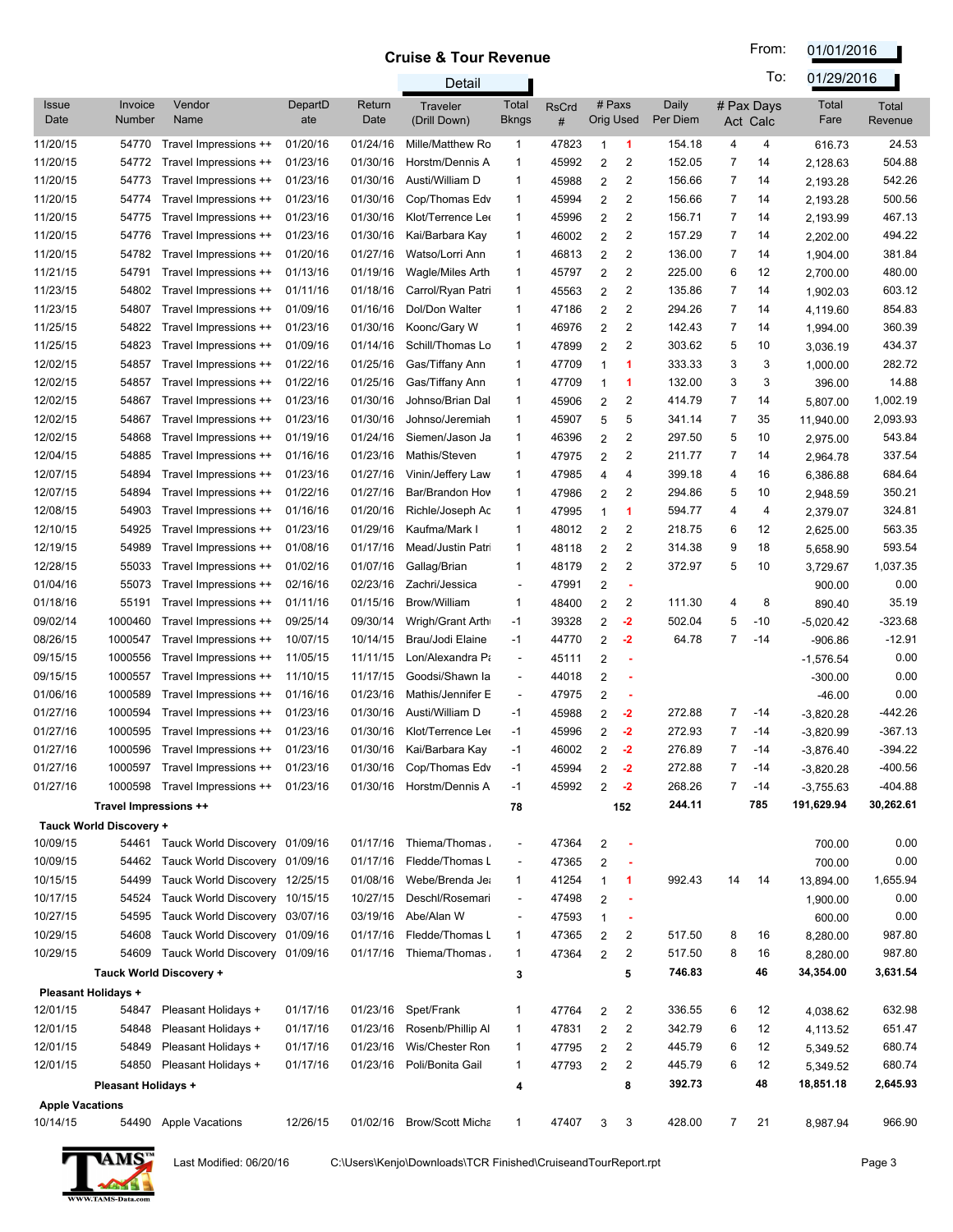From: 01/01/2016

|                        |                                     |                                        |                |                | Detail                    |                          |                     |                |                |                   |                | To:                    | 01/29/2016    |                         |
|------------------------|-------------------------------------|----------------------------------------|----------------|----------------|---------------------------|--------------------------|---------------------|----------------|----------------|-------------------|----------------|------------------------|---------------|-------------------------|
| <b>Issue</b><br>Date   | Invoice<br>Number                   | Vendor<br>Name                         | DepartD<br>ate | Return<br>Date | Traveler<br>(Drill Down)  | Total<br><b>Bkngs</b>    | <b>RsCrd</b><br>#   | # Paxs         | Orig Used      | Daily<br>Per Diem |                | # Pax Days<br>Act Calc | Total<br>Fare | <b>Total</b><br>Revenue |
| 10/29/15               | 54617                               | <b>Apple Vacations</b>                 | 01/09/16       | 01/15/16       | Heis/Christopher          | $\overline{\phantom{a}}$ | 47617               | 2              | ×              |                   |                |                        | 250.00        | 0.00                    |
| 10/30/15               | 54618                               | <b>Apple Vacations</b>                 | 01/09/16       | 01/15/16       | Heis/Christopher          | 1                        | 47617               | $\overline{2}$ | 2              | 197.00            | 6              | 12                     | 2,364.00      | 238.02                  |
| 10/30/15               | 54622                               | <b>Apple Vacations</b>                 | 01/17/16       | 01/23/16       | Meie/Jane Agnes           | $\blacksquare$           | 47627               | 2              | ä,             |                   |                |                        | 250.00        | 0.00                    |
| 10/30/15               | 54623                               | <b>Apple Vacations</b>                 | 01/17/16       | 01/23/16       | Egber/Ryan Mich           | $\overline{\phantom{a}}$ | 47628               | 2              |                |                   |                |                        | 250.00        | 0.00                    |
| 10/30/15               | 54625                               | <b>Apple Vacations</b>                 | 01/17/16       | 01/23/16       | Wil/Robert Josep          | $\overline{\phantom{a}}$ | 47633               | $\overline{2}$ |                |                   |                |                        | 250.00        | 0.00                    |
| 11/02/15               | 54628                               | <b>Apple Vacations</b>                 | 01/17/16       | 01/23/16       | Pohlma/Keith Do           | $\blacksquare$           | 47638               | $\overline{2}$ |                |                   |                |                        | 250.00        | 0.00                    |
| 11/03/15               | 54654                               | <b>Apple Vacations</b>                 | 01/17/16       | 01/23/16       | Egber/Shannon M           | $\blacksquare$           | 47679               | 1              |                |                   |                |                        | 125.00        | 0.00                    |
| 11/03/15               | 54655                               | <b>Apple Vacations</b>                 | 01/17/16       | 01/23/16       | Hes/Nathan Thor           | $\overline{a}$           | 47680               | 1              |                |                   |                |                        | 125.00        | 0.00                    |
| 11/25/15               | 54821                               | <b>Apple Vacations</b>                 | 01/10/16       | 01/16/16       | Care/Eric Mitchel         | $\mathbf{1}$             | 47896               | 2              | $\overline{2}$ | 182.00            | 6              | 12                     | 2,183.98      | 162.60                  |
| 08/18/15               | 1000540                             | <b>Apple Vacations</b>                 | 11/15/15       | 11/22/15       | Spragu/Allen Det          | $\overline{a}$           | 44953               | $\overline{2}$ |                |                   |                |                        | $-840.00$     | 0.00                    |
|                        | <b>Apple Vacations</b>              |                                        |                |                |                           | 3                        |                     |                | 7              | 315.46            |                | 45                     | 14,195.92     | 1,367.52                |
|                        | <b>Walt Disney Travel Company +</b> |                                        |                |                |                           |                          |                     |                |                |                   |                |                        |               |                         |
| 10/14/15               | 54488                               | Walt Disney Travel Con 07/28/16        |                | 08/01/16       | Heilig/Lynne Wall         | $\overline{\phantom{a}}$ | 47406               | 4              |                |                   |                |                        | 200.00        | 0.00                    |
| 10/19/15               | 54532                               | Walt Disney Travel Con 03/29/16        |                | 04/02/16       | Lehne/Andrew              | ä,                       | 47479               | $\overline{7}$ |                |                   |                |                        | 200.00        | 0.00                    |
| 11/03/15               | 54648                               | Walt Disney Travel Con 07/17/16        |                | 07/22/16       | Chas/Alyssa m             | $\overline{a}$           | 46278               | 5              | ٠              |                   |                |                        | 500.00        | 0.00                    |
| 11/24/15               | 54819                               | Walt Disney Travel Con 01/08/16        |                | 01/12/16       | Downa/Mallorie            | $\mathbf{1}$             | 46224               | $\overline{2}$ | $\overline{2}$ | 115.03            | 4              | 8                      | 920.24        | 45.48                   |
| 11/30/15               | 54838                               | Walt Disney Travel Con 12/30/15        |                | 01/02/16       | Anders/Cynthia            | 1                        | 47914               | $\overline{2}$ | 2              | 214.50            | 3              | 6                      | 1,287.00      | 243.06                  |
| 11/30/15               | 54838                               | Walt Disney Travel Con 12/30/15        |                | 01/02/16       | Anders/Kelsey M           | 1                        | 47915               | 4              | 4              | 251.08            | 3              | 12                     | 3,013.00      | 298.87                  |
| 12/16/15               | 54964                               | Walt Disney Travel Con 12/26/15        |                | 01/02/16       | Batu/Ahmed Moh            | $\mathbf{1}$             | 48092               | 4              | 4              | 188.72            | $\overline{7}$ | 28                     | 5,284.26      | 476.76                  |
| 12/31/15               | 55054                               | Walt Disney Travel Con 01/08/16        |                | 01/12/16       | Pouras/Ashley             | $\mathbf{1}$             | 46225               | 3              | 3              | 99.09             | 4              | 12                     | 1,189.08      | 51.22                   |
|                        |                                     | Walt Disney Travel Company +           |                |                |                           | 5                        |                     |                | 15             | 190.81            |                | 66                     | 12,593.58     | 1,115.39                |
| Travel Bound +         |                                     |                                        |                |                |                           |                          |                     |                |                |                   |                |                        |               |                         |
| 09/11/15               | 54274                               | Travel Bound +                         | 12/25/15       | 12/26/15       | Scot/Levy                 | 1                        | 47090               | 4              | 4              | 117.63            | 1              | 4                      | 470.50        | 65.87                   |
| 10/13/15               | 54479                               | Travel Bound +                         | 01/02/16       | 01/03/16       | Behrma/Adam               | 1                        | 47398               | 6              | 6              | 72.83             | 1              | 6                      | 437.00        | 61.18                   |
| 10/14/15               | 54482                               | Travel Bound +                         | 01/02/16       | 01/03/16       | McClen/Eleanor I          | $\mathbf{1}$             | 47400               | 1              | 1              | 72.50             | 1              | $\mathbf 1$            | 72.50         | 10.15                   |
| 10/14/15               | 54483                               | Travel Bound +                         | 01/02/16       | 01/03/16       | Peders/Mary Cha           | $\mathbf{1}$             | 47401               | 1              | 1              | 72.50             | 1              | $\mathbf 1$            | 72.50         | 10.15                   |
| 10/14/15               | 54484                               | Travel Bound +                         | 06/22/16       | 06/24/16       | Radtk/Michael             | $\blacksquare$           | 47402               | $\overline{2}$ | ä,             |                   |                |                        | 200.00        | 0.00                    |
| 10/14/15               | 54485                               | Travel Bound +                         | 06/22/16       | 06/24/16       | Rot/Michael Dour          | $\blacksquare$           | 47403               | $\overline{2}$ | ÷              |                   |                |                        | 200.00        | 0.00                    |
| 10/14/15               | 54486                               | Travel Bound +                         | 06/22/16       | 06/24/16       | Paetzn/John Willi         | $\overline{\phantom{a}}$ | 47404               | $\overline{2}$ | ä,             |                   |                |                        | 200.00        | 0.00                    |
| 10/14/15               | 54487                               | Travel Bound +                         | 06/22/16       | 06/24/16       | Egelst/Asa Ross           | $\blacksquare$           | 47405               | $\overline{2}$ | ÷              |                   |                |                        | 200.00        | 0.00                    |
| 10/28/15               | 54605                               | Travel Bound +                         | 06/21/16       | 06/29/16       | Graebe/James Ju           | $\blacksquare$           | 47592               | 4              | ×              |                   |                |                        | 400.00        | 0.00                    |
| 11/04/15               | 54662                               | Travel Bound +                         | 12/28/15       | 01/04/16       | Dorset/Timothy D          | $\mathbf{1}$             | 47188               | 3              | 3              | 191.70            | 7              | 21                     | 4,025.67      | 577.15                  |
| 11/04/15               | 54662                               | Travel Bound +                         | 12/28/15       | 01/04/16       | Dorset/Timothy D          | $\overline{\phantom{a}}$ |                     | 3              | 3              | .00               | $\overline{7}$ | $\mathbf 0$            | .00           | 103.17                  |
| 12/22/15               | 55006                               | Travel Bound +                         | 01/20/16       | 01/20/16       | Brook/Ferrari             | 1                        | 48157               | 17             | 17             | 24.00             | 1              | 17                     | 408.00        | 55.93                   |
| 01/11/16               |                                     | 1000591 Travel Bound +                 | 01/20/16       |                | 01/20/16 Brook/Ferrari    | -1                       | 48157 16 <b>-16</b> |                |                | 1.47              | 1              | $-16$                  | $-23.50$      | $-3.29$                 |
|                        | Travel Bound +                      |                                        |                |                |                           | 6                        |                     |                | 19             | 195.96            |                | 34                     | 6,662.67      | 880.31                  |
|                        | <b>Esoteric Sports Tours</b>        |                                        |                |                |                           |                          |                     |                |                |                   |                |                        |               |                         |
| 12/08/15               |                                     | 54904 Esoteric Sports Tours            | 12/29/15       |                | 01/02/16 Boyse/Kecia M    | 1                        | 48000               | 2              | 2              | 773.75            | 4              | 8                      | 6,190.00      | 619.00                  |
|                        | <b>Esoteric Sports Tours</b>        |                                        |                |                |                           | 1                        |                     |                | 2              | 773.75            |                | 8                      | 6,190.00      | 619.00                  |
|                        | <b>Magnum Belize Tours</b>          |                                        |                |                |                           |                          |                     |                |                |                   |                |                        |               |                         |
| 11/04/15               |                                     | 54661 Magnum Belize Tours 01/09/16     |                |                | 01/16/16 Pen/Colby Brenty | 1                        | 47668               | 3              | 3              | 189.31            | 7              | 21                     | 3,975.51      | 378.37                  |
|                        | <b>Magnum Belize Tours</b>          |                                        |                |                |                           | 1                        |                     |                | 3              | 189.31            |                | 21                     | 3,975.51      | 378.37                  |
|                        | <b>Walt Disney Attractions +</b>    |                                        |                |                |                           |                          |                     |                |                |                   |                |                        |               |                         |
| 10/28/15               |                                     | 54597 Walt Disney Attractions 12/29/15 |                |                | 01/03/16 Beh/Jay F        | 1                        | 46973               | 4              | 4              | 178.31            | 5              | 20                     | 3,566.26      | 361.09                  |
|                        |                                     | <b>Walt Disney Attractions +</b>       |                |                |                           | 1                        |                     |                | 4              | 178.31            |                | 20                     | 3,566.26      | 361.09                  |
|                        |                                     | Vax Tour - Dynamic ***** DO NOT USE    |                |                |                           |                          |                     |                |                |                   |                |                        |               |                         |
| 11/06/15               |                                     | 54670 Vax Tour - Dynamic **** 01/02/16 |                |                | 01/08/16 Porte/Whitney Re | 1                        | 46950               | 2              | 2              | 294.16            | 6              | 12                     | 3,529.92      | 352.10                  |
|                        |                                     | Vax Tour - Dynamic ***** DO NOT USE    |                |                |                           | 1                        |                     |                | 2              | 294.16            |                | 12                     | 3,529.92      | 352.10                  |
| <b>Arc Marketplace</b> |                                     |                                        |                |                |                           |                          |                     |                |                |                   |                |                        |               |                         |
| 12/11/15               |                                     | 54935 Arc Marketplace                  | 12/22/15       |                | 12/25/15 Brow/Emily A     | 1                        | 48038               | 8              | 8              | 46.33             | 3              | 24                     | 1,111.84      | 66.72                   |
|                        | <b>Arc Marketplace</b>              |                                        |                |                |                           | 1                        |                     |                | 8              | 46.33             |                | 24                     | 1,111.84      | 66.72                   |
|                        | <b>Suppliers with No Revenue</b>    |                                        |                |                |                           |                          |                     |                |                |                   |                |                        |               |                         |
| 10/14/15               |                                     | 54491 Globus & Cosmos Tour: 07/20/16   |                |                | 08/02/16 Hurwit/Brian     |                          | 47415               | 2              |                |                   |                |                        | 500.00        | 0.00                    |
| 10/14/15               | 54492                               | Globus & Cosmos Tour: 07/20/16         |                |                | 08/02/16 Blan/Barry       |                          | 47419               | 2              |                |                   |                |                        | 918.00        | 0.00                    |